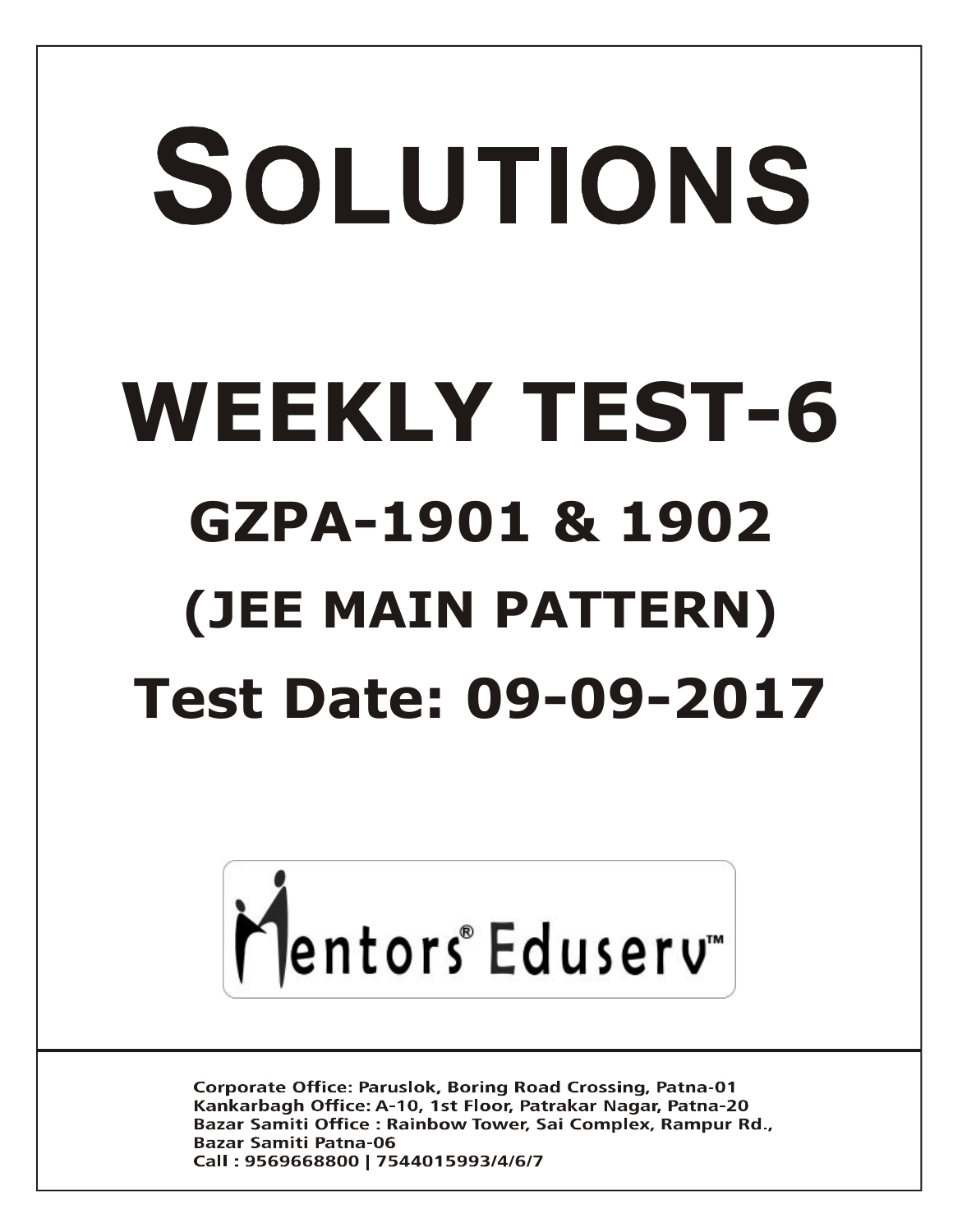[ **2** ] **WT-6 (MAIN) GZPA-1901-1902\_09.09.2017 PHYSICS 1. (C)** Let the vector is *a*  $\vec{a}$  = 2*xi* + *xj* + *zk* | | *a*  $\overline{\phantom{a}}$  $= \sqrt{5x^2 + z^2} = 5\sqrt{2}$ Also,  $\cos 135^\circ$  = *Z Z*  $x^2 + z^2$ 1  $5x^2 + z^2$   $5\sqrt{2}$   $\sqrt{2}$  $= -\frac{2}{\sqrt{2}} = ^{+}$  $\Rightarrow$  z = – 5 then x =  $\sqrt{5}$ . The required vector  $\vec{a} = 2\sqrt{5}\hat{i} + \sqrt{5}\hat{i} - 5\hat{k}$ **2. (C)** Given  $(\vec{a} + 3b) \cdot (7\vec{a} - 5b)$  $\vec{r}$   $\vec{r}$   $\vec{r}$   $\vec{r}$   $\vec{r}$   $\vec{r}$  $= 0 \Rightarrow 7 a^2 - 15 b^2 + 16 \vec{a} \cdot \vec{b}$  $\ldots$ (1) Also,  $(\vec{a} - 4\vec{b}) \cdot (7\vec{a} - 2\vec{b}) = 0 \implies 7$  a<sup>2</sup> + 8 b<sup>2</sup> - 30  $\vec{a} \cdot \vec{b}$  $\vec{a} \cdot \vec{b} = 0$  ...(2) Subtracting,  $-23b^2 + 46\,\vec{a}\cdot\vec{b}$  $\vec{a} \cdot \vec{b} = 0 \Rightarrow \vec{a} \cdot \vec{b}$  $\vec{a} \cdot \vec{b} = \frac{b^2}{2}$ 2 Putting this in (1),  $7a^2 - 7b^2 = 0$   $\Rightarrow$  $|\vec{a}| = |\vec{b}|$  . Thus  $\vec{a} \cdot \vec{b}$  $\vec{a} \cdot \vec{b}$  =  $ab \cos \theta$  $\Rightarrow$   $\frac{b^2}{2}$ 2  $= b^2 \cos \theta \Rightarrow \cos \theta =$ 1  $\frac{1}{2}$  or  $\theta = 60^{\circ}$ . **3. (D)** As we have read,  $C = A \times B$  $\rightarrow$   $\rightarrow$   $\rightarrow$  is a vector perpendicular to both *A*  $\overline{\phantom{a}}$  and *B*  $\overline{\phantom{a}}$ . Hence, a unit vector *n*ˆ perpendicular to *A*  $\tilde{-}$  and *B* can be written as  $\hat{n} = \frac{C}{C} = \frac{A \times B}{|\vec{A} \times \vec{B}|}$ ˆ  $|A\times B|$  $=\frac{C}{2}=\frac{A\times}{B}$  $\times$  $\rightarrow$   $\rightarrow$   $\rightarrow$  $\frac{1}{2}$ Here, ˆ ˆ ˆ 2 3 1 1  $-1$  1 *i j k*  $A \times B = |$  $\overline{\phantom{0}}$  $\rightarrow$   $\rightarrow$  $= \hat{i} (3 + 1) + \hat{j} (1 - 2) + \hat{k} (-2 - 3) = 4 \hat{i} - \hat{j} - 5 \hat{k}$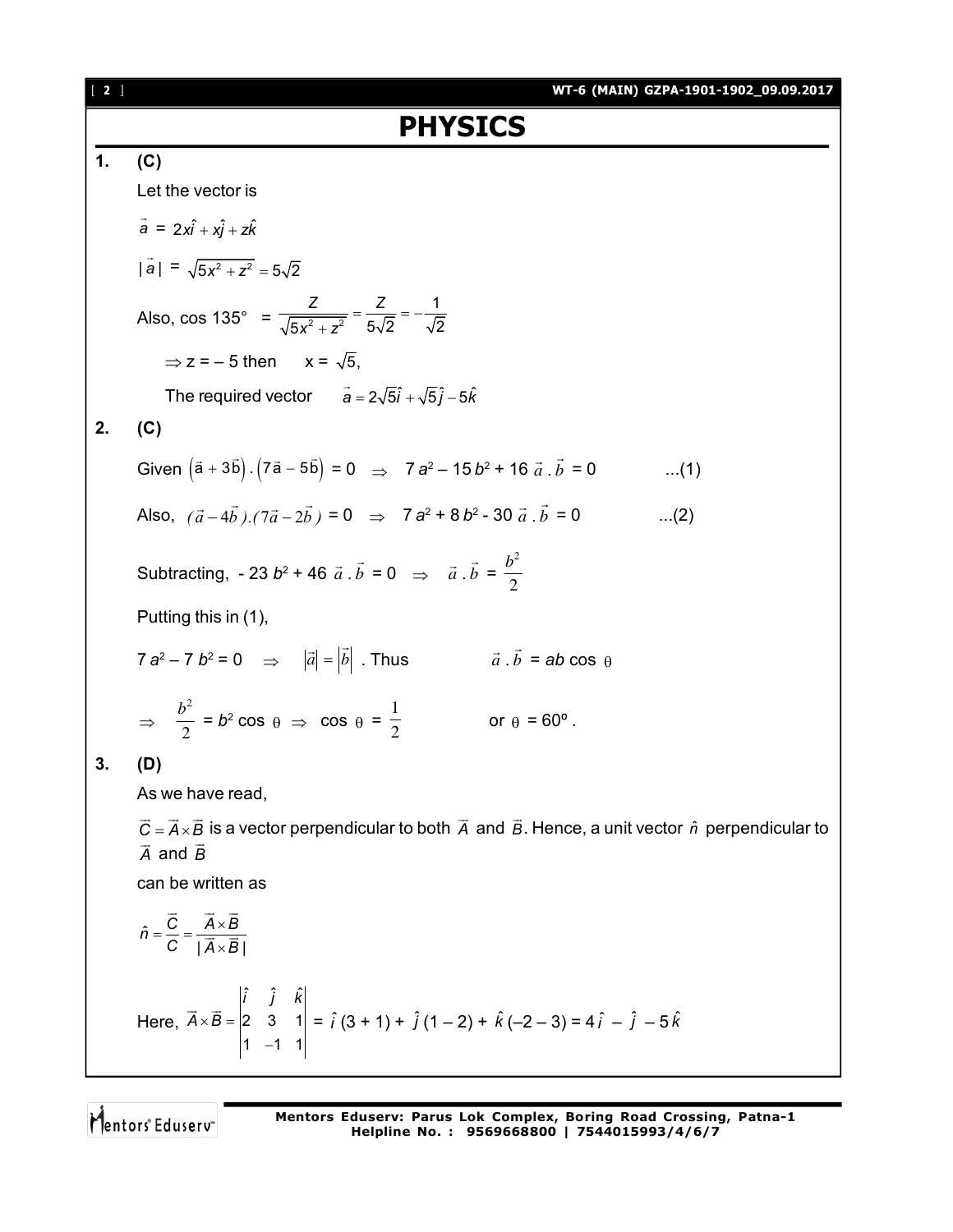## **WT-6 (MAIN) GZPA-1901-1902\_09.09.2017** [ **3** ]

Further,  $|\vec{A} \times \vec{B}| = \sqrt{(4)^2 + (-1)^2 + (-5)^2} = \sqrt{42}$  $\rightarrow$   $\rightarrow$ ∴ The desired unit vector is  $\hat{n} = \frac{A \times A}{\sqrt{2} \times A}$  or,  $\hat{n} = \frac{1}{\sqrt{2} \times A} (4 \hat{i} - \hat{j} - 5 \hat{k})$  $|A \times A|$   $\sqrt{42}$  $\hat{n} = \frac{A \times A}{\sqrt{A^2 + A^2}}$  or,  $\hat{n} = \frac{1}{\sqrt{A^2 + A^2}} (4\hat{i} - \hat{j} - 5\hat{k})$  $A \times A$  $=\frac{A\times A}{\sqrt{2}-1}$  or,  $\hat{n}=\frac{1}{\sqrt{2}-1}(4\hat{i}-\hat{j}-5\hat{k})$  $\times$  $\rightarrow$   $\rightarrow$  $\frac{n \wedge n}{n}$ **4. (A)**  $a \times b - a \times c = 0$ . .<br>4 4 4 4  $a \times (b - c) = 0$  $\frac{1}{2}$  and  $\frac{1}{2}$ it means *a*  $\overline{\phantom{a}}$  is parallel or antiparallel to *b*  $\overline{\phantom{a}}$  – *c*  $\rightarrow$ , so *b*  $\overline{\phantom{a}}$  – *c*  $\overline{\phantom{a}}$  $= \lambda a$  $\overline{\phantom{a}}$ where  $\lambda$  is any constant  $\Rightarrow$   $b = c + \lambda a$ .  $\frac{1}{2}$  and  $\frac{1}{2}$ . **5. (D)** A =  $\frac{1}{2} | (\vec{b} - \vec{a}) \times (\vec{c} - \vec{b}) |$ . . . .  $(\vec{a})$  $(\vec{b})$  $(\vec{c})$  $= \frac{1}{2} |\vec{b} \times \vec{c} - \vec{b} \times \vec{b} - \vec{a} \times \vec{c} + \vec{a} \times \vec{b}|$ . . . . . . . .  $=\frac{1}{2}|\vec{b}\times\vec{c}+\vec{c}\times\vec{a}+\vec{a}\times\vec{b}|$ . . . . . .  $\therefore \left| A = \frac{1}{2} | (\vec{a} \times \vec{b}) + (\vec{b} \times \vec{c}) + (\vec{c} \times \vec{a}) | \right|$ — — — — — — **6. (C)**  $\vec{A} = 4\hat{i} - 5\hat{j} + 2\hat{k}$  $\vec{B} = \hat{i} - 2\hat{j} + 2\hat{k}$ ;  $|\vec{B}| = 3$ *i j k*  $A \times B = |4 -5 2| = |6i - 6j - 3k|$  $d = \frac{A \times B}{A}$ *B* ˆ ˆ ˆ  $|\vec{A} \times \vec{B}| = |4 - 5 2| = |6\hat{i} - 6\hat{j} - 3\hat{k}| = 9$ 1  $-2$  2  $\frac{1}{2} = \frac{9}{2} = 3$  $| \overline{B} |$  3  $\times$  B  $=$   $|4 -5 2| = |6i - 6j - 3k| =$  $=\frac{|A\times B|}{\sqrt{2}}=\frac{9}{2}=\frac{3}{2}$  $\overline{\phantom{a}}$  $\rightarrow$   $\qquad$   $\rightarrow$   $\qquad$  $\rightarrow$   $\rightarrow$  $\rightarrow$   $\rightarrow$ (2, 1, 2) (6, –4, 4) *A*  $\overrightarrow{B}$   $\rightarrow$  *B* (3, -1, 4) *A*  $\theta$ *O* 90°  $d = \frac{|A \times B|}{|B|} = A$ *B*  $\frac{1}{5}$  = Asin | |  $=\frac{|A\times B|}{\sqrt{a}}=A\sin\theta$ **7. (D)** Let *a*  $\rightarrow$ makes angles  $\alpha$ ,  $\beta$  &  $\gamma$  with *x*, *y* & *z*-axis.  $|\hat{i} \times \hat{a}| = |\hat{i}| |\hat{a}| \sin \alpha = (1)(a) \sin \alpha$  $\Rightarrow$   $\left| \int \vec{i} \times \vec{a} \right|^2 = a^2 \sin^2 \alpha$ Similarly  $|\hat{j} \times \vec{a}|^2$  $\rightarrow$  $=$   $a^2$  sin<sup>2</sup>  $\beta$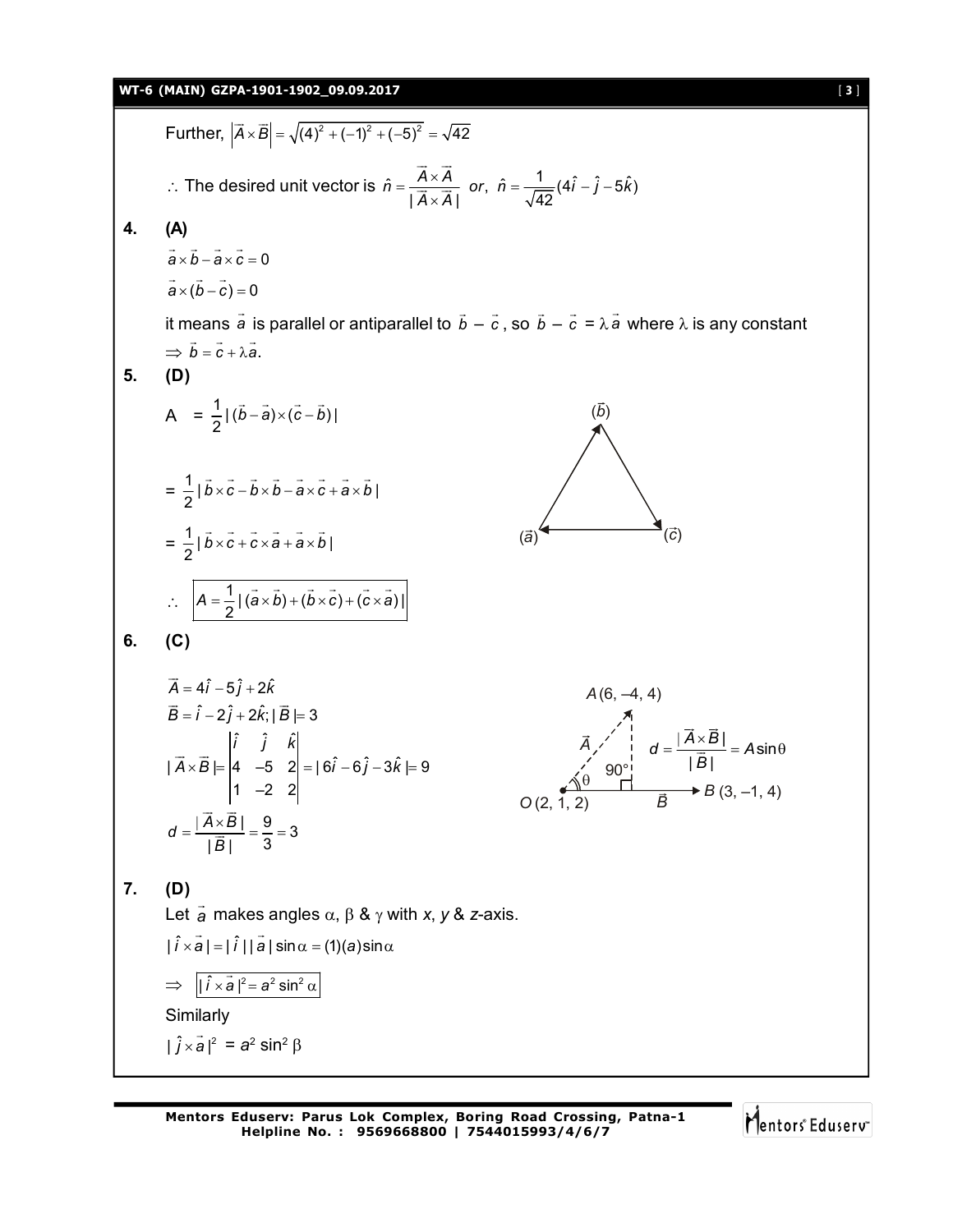### [ **4** ] **WT-6 (MAIN) GZPA-1901-1902\_09.09.2017**

 $|\hat{k} \times \vec{a}|^2$  $\overline{a}$  $= a<sup>2</sup> sin<sup>2</sup> γ$  $\Rightarrow$   $|\hat{i} \times \hat{a}|^2 + |\hat{j} \times \hat{a}|^2 + |\hat{k} \times \hat{a}|^2$  $=$   $a^2$  (sin<sup>2</sup> $\alpha$  + sin<sup>2</sup> $\beta$  + sin<sup>2</sup> $\gamma$ )  $= a<sup>2</sup> [3 - (cos<sup>2</sup>α + cos<sup>2</sup>β + cos<sup>2</sup>γ)] = 2a<sup>2</sup>$ **8. (B)**  $\frac{F}{1} + \frac{t}{5} = 1$ 4 5  $+\frac{1}{5}=1$  $\overline{\phantom{0}}$ **9. (C)**  $f(5) = 28$  $f(f(5)) = 28^2 + 3 = 787$ **10. (B)**  $= e^{\sin \sqrt{x}} \cdot \frac{d}{dx} \sin \sqrt{x}$  $e^{\sin \sqrt{x}} \cdot \frac{d}{dx}$  $= e^{sin \sqrt{x}} cos \sqrt{x} \cdot \frac{d}{dx} \sqrt{x}$  $e^{\sin \sqrt{x}} \cos \sqrt{x} \cdot \frac{d}{dx}$  $= e^{\cos x} \cos \sqrt{x} \cdot \frac{1}{2\sqrt{x}}$  $e^{\sin \sqrt{x}} \cos \sqrt{x} \cdot \frac{1}{2\sqrt{x}} = \frac{1}{2\sqrt{x}} e^{\sin \sqrt{x}} \cdot \cos \sqrt{x}$ 2√x 1  $\sin \sqrt{x}$ **11. (D)** The velocity function is the derivative of the position function :  $s = f(t) = t^3 - 6t^2 + 9t$ ⇒  $v(t) = \frac{ds}{dt} = 3t^2 - 12t + 9$ The acceleration is the derivative of the velocity function : a (t) =  $\frac{1}{4}$ 2 dt  $\frac{d^2s}{dt^2} = \frac{dv}{dt} = 6t - 12$  $\implies$  a(4) = 6(4) – 12 = 12 m/s<sup>2</sup> **12. (A)** In mathematical terms, we want to solve the initial value problem that consists of The differential condition :  $\frac{dv}{dt} = 9.8$ The initial condition:  $v = 0$  when  $t = 0$  (abbreviated as v (0) = 0) We first solve the differential equation by integrating both sides with respect to t: dt  $\frac{dv}{dt}$  = 9.8 The differential equation  $\int\!\frac{\text{d}v}{\text{d}t} \text{d}t$  $\frac{dv}{dt}$ dt =  $\int$ Integrate with respect to t.

 $v + C_1 = 9.8t + C_2$  Integrals evaluated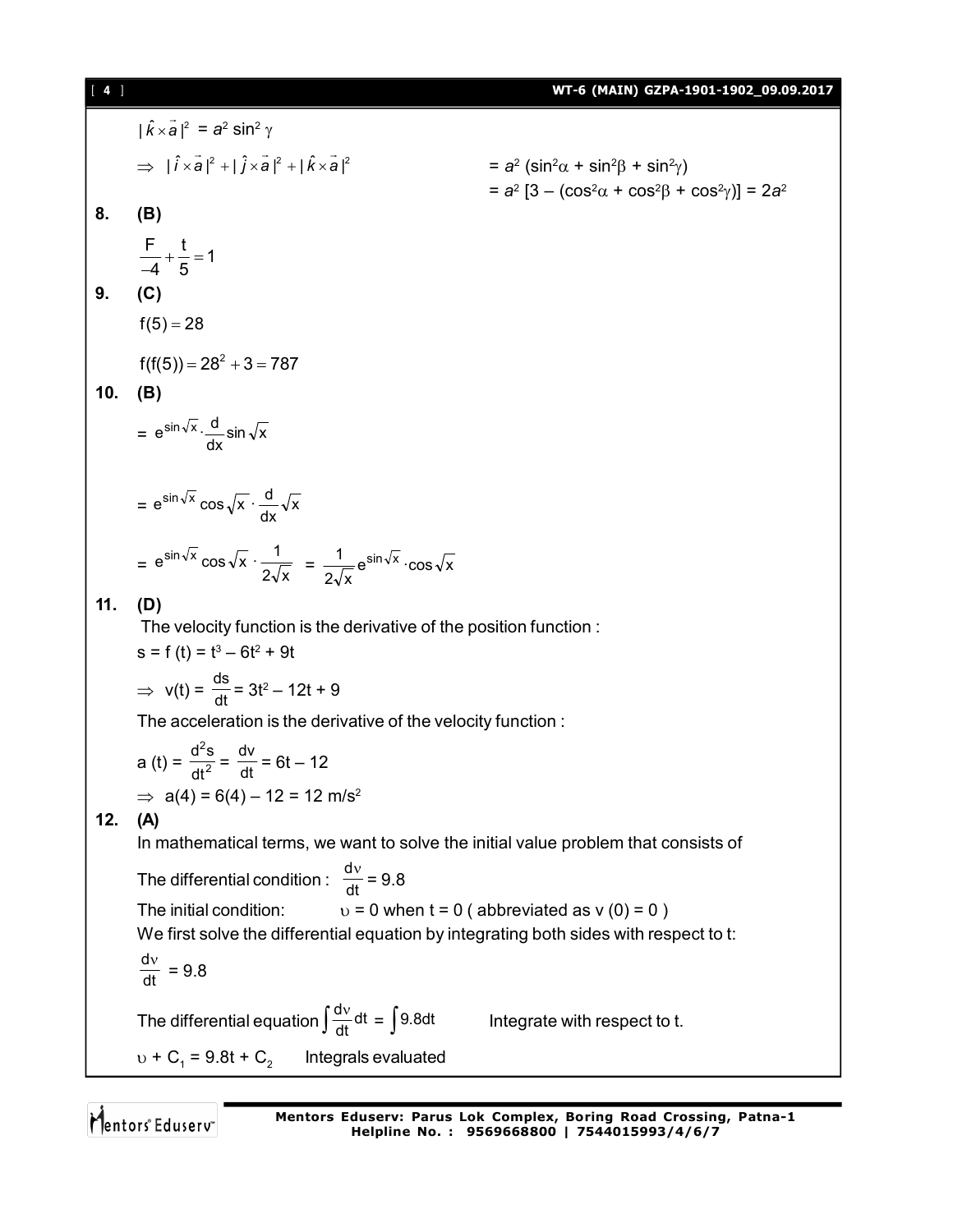# **WT-6 (MAIN) GZPA-1901-1902\_09.09.2017** [ **5** ]  $v = 9.8t + C$ . Constants combined as one This last equation tells us that the body's velocity t seconds into the fall is 9.8t + C m/sec. For value of C : What value? We find out from the initial condition :  $v = 9.8t + C$  $0 = 9.8(0) + C$   $U(0) = 0$  $C = 0.$ Conclusion : The body's velocity t seconds into the fall is  $v = 9.8t + 0 = 9.8t$  m/sec. **13. (B)** Let  $u = 7\theta + 5$ , du = 7d $\theta$ , (1/7) du = d $\theta$ .  $=$   $\int \cos u \cdot \frac{1}{7} du$ 1<br>\_- cosu  $=\frac{1}{7}\int cos u du$  With (1/7) out front, the integral is now in standard form.  $=$   $\frac{1}{7}$ sinu + C 1 Integrate with respect to u.  $=\frac{1}{7}$ sin  $\frac{1}{2}$ sin (7 $\theta$  + 5) + C Replace u by 7 $\theta$  + 5. **14. (D)** Force on the pulley by the clamp, mg T T M T Mo T=Mg  $F = \sqrt{T^2 + (T + mg)^2}$  $= \sqrt{M^2 g + (Mg + mg)^2}$  $= (\sqrt{M^2 + (M + m)^2})g$ **15. (D)** 60° 60° N N

mg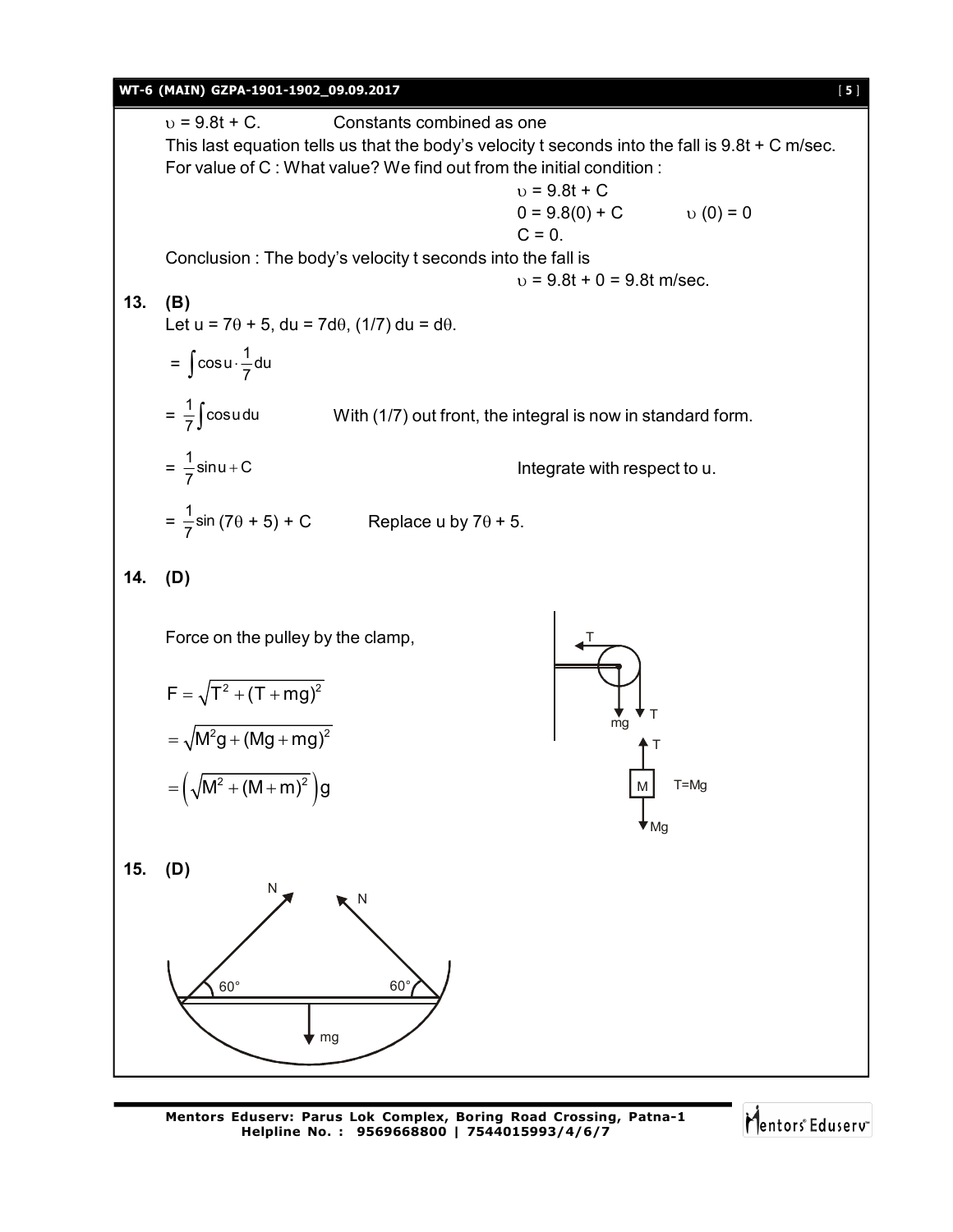

Mentors Eduserv

**Mentors Eduserv: Parus Lok Complex, Boring Road Crossing, Patna-1 Helpline No. : 9569668800 | 7544015993/4/6/7**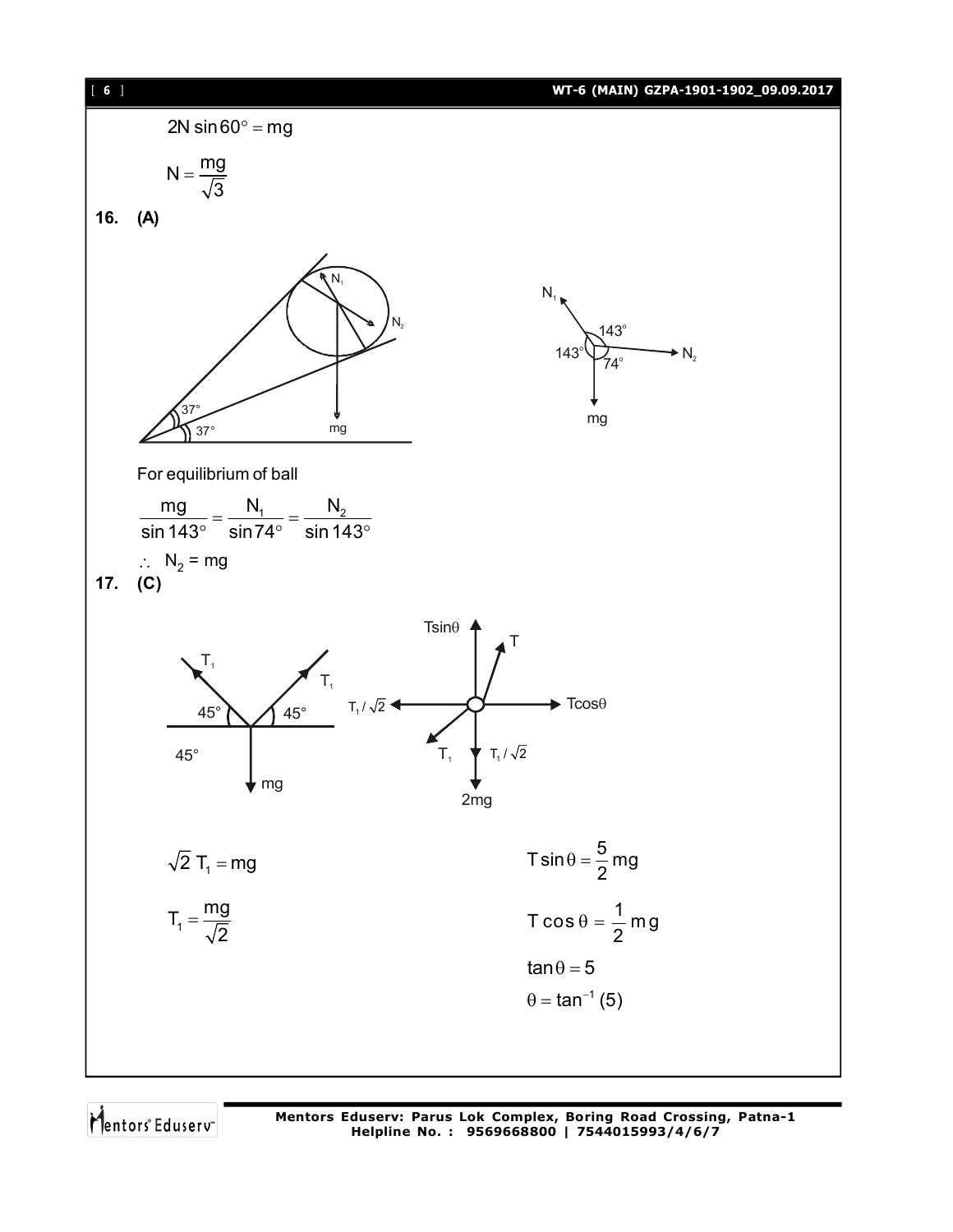# **WT-6 (MAIN) GZPA-1901-1902\_09.09.2017** [ **7** ]

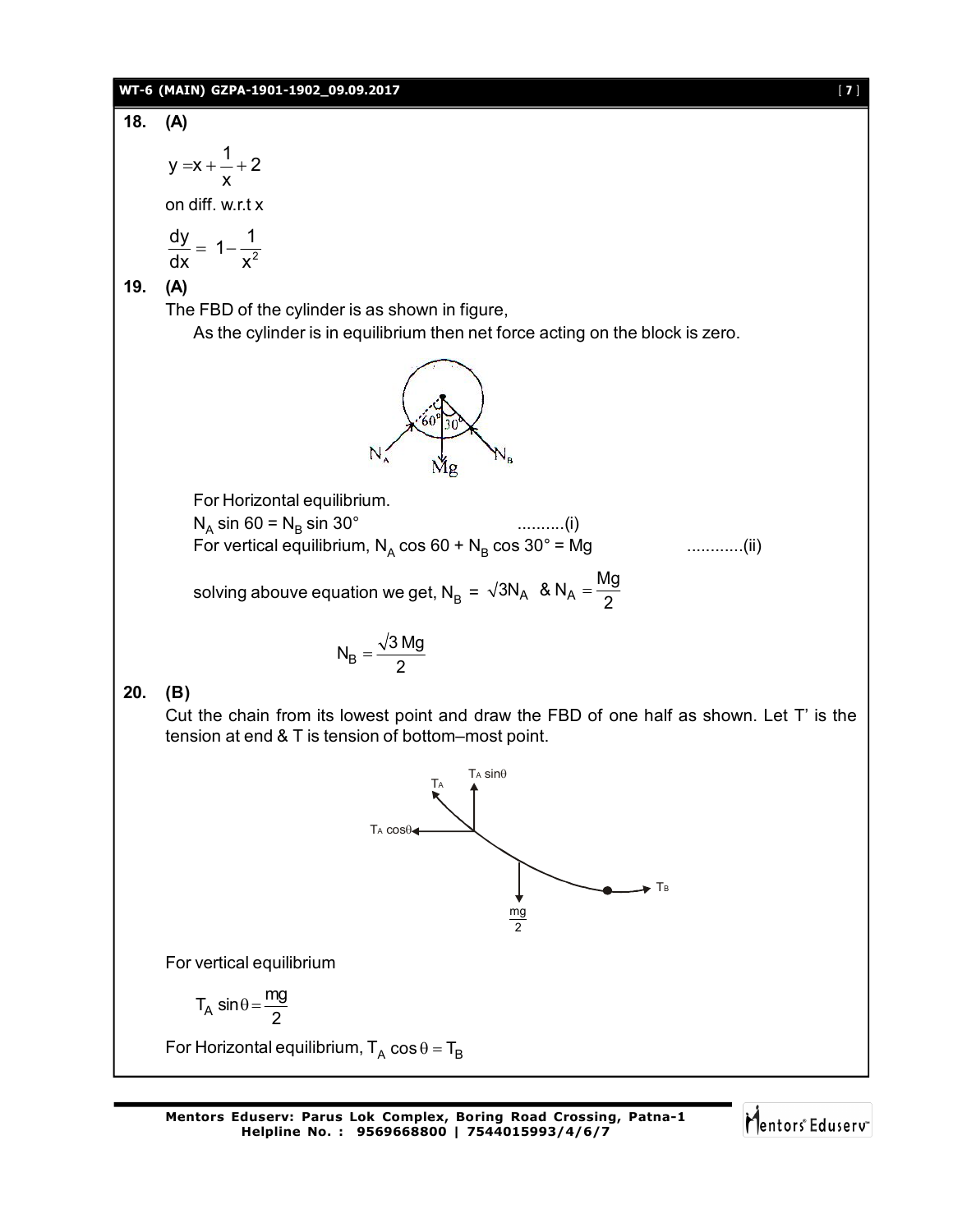[ **8** ] **WT-6 (MAIN) GZPA-1901-1902\_09.09.2017**

 $T_B = \frac{mgcot}{2}$ 2  $\Rightarrow$  T<sub>B</sub> =  $\frac{mgcot\theta}{2}$ **21. (B)**  $\therefore$  sin x + cos x =  $\sqrt{2}$ on squaring  $\Rightarrow$   $\sin^2 x + \cos^2 x + 2\sin x \cos x = 2$ sin2x 1 ............(1) and  $\frac{1}{\sin^6 x + \cos^6 x} = \frac{1}{1 - 3\sin^2 x \cos^2 x}$ 1 1  $\sin^6 x + \cos^6 x$  1-3sin<sup>2</sup> xcos<sup>2</sup> x  $=\frac{1}{2}$  = - $-\frac{3}{4}$  sin<sup>2</sup> 2x  $1-\frac{3}{4}(1)^2$ 1 1  $1 - \frac{3}{4} \sin^2 2x \quad 1 - \frac{3}{4}$ (1)  $4 \times 4$ using  $eq^n$  ......... (1)  $=\frac{1}{2}$  = 4 - $\frac{4}{2}$  = 4  $4 - 3$ **22. (A)**  $=\frac{x^{2}}{2}-\frac{9}{2}x^{2}+6x+4$  $y = \frac{x^3}{3} - \frac{5}{2}x^2 + 6x + 4$ 3 2  $\frac{dy}{dx} = x^2 - 5x + 6$  .......(1) if  $x^2 - 5x + 6 = 0$ x = 2, 3 Again diff. (1)  $= 2x - 5$ 2  $\frac{d^2y}{dx^2} = 2x - 5$ dx at x= 2  $\frac{a}{\sqrt{a}}$  = -1<1 2  $\frac{d^2y}{dx^2} = -1 < 0$ dx so maximum at  $x = 2$ . **23. (D)**  $T_1 - 50 - 40 = 0$  $T_1 = 90 N$ **24. (C) 25. (D)** 6 0 cos2x 2  $-\left[\frac{\cos 2x}{2}\right]_0^{\frac{\pi}{6}}$  $\frac{1}{2} \left( \frac{1}{2} - 1 \right) = \frac{1}{4}$  $2(2)$  4  $=\frac{1}{2}(\frac{1}{2}-1)=$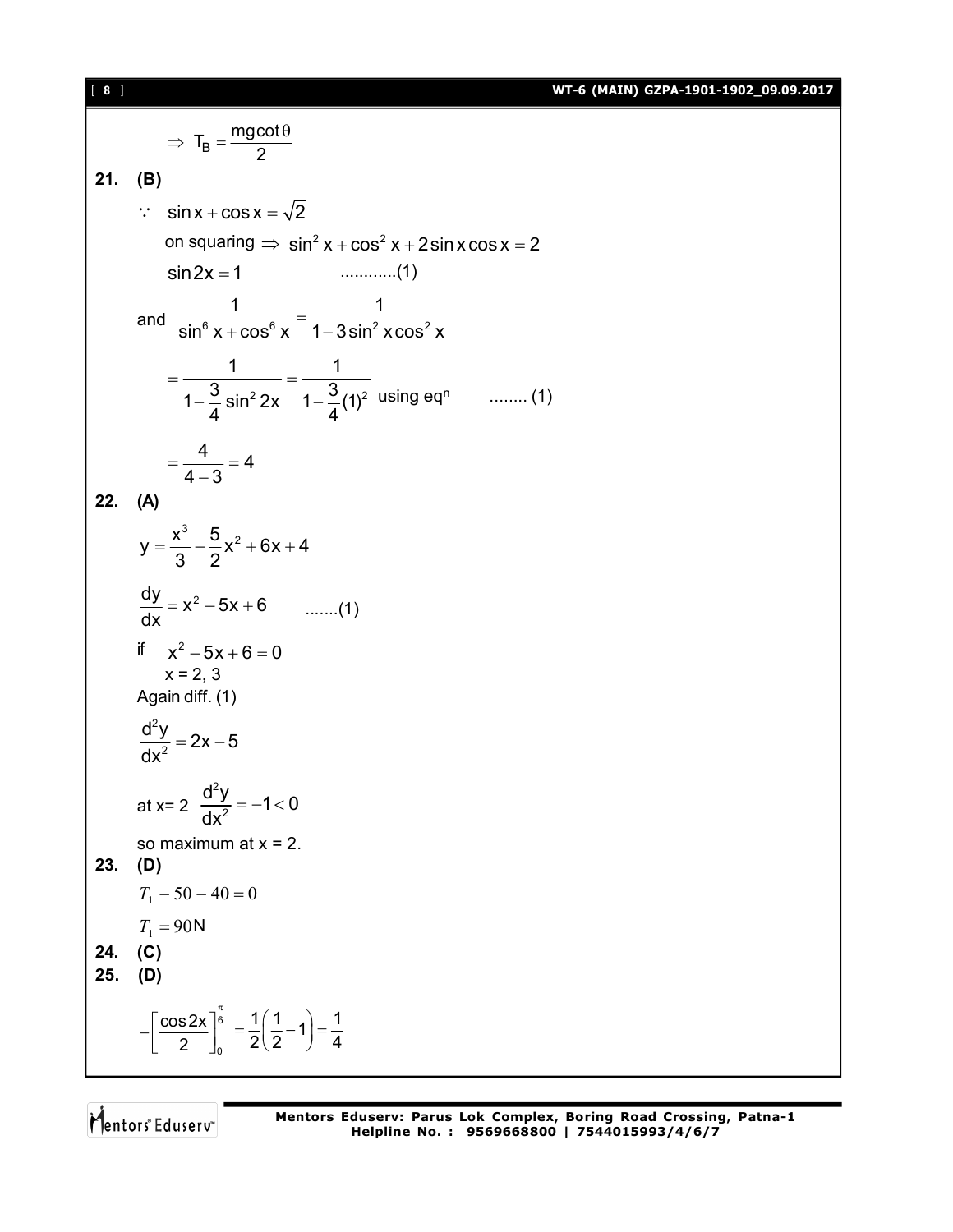# **WT-6 (MAIN) GZPA-1901-1902\_09.09.2017** [ **9** ]

26. **(B)**  
\nput 
$$
t = 1 + x^2 \Rightarrow dt = 2xdx
$$
  
\n $\frac{1}{2} \int \frac{dt}{t} = \frac{1}{2} \ln t + C = \ln \sqrt{1 + x^2} + C$   
\n27. **(C)**  
\nRemember  $\vec{a} \times (\vec{b} \times \vec{c}) = \vec{b} (\vec{a} \vec{c}) - \vec{c} (\vec{a} \vec{b})$   
\nThisis called the vector triple product.  
\nUsing above,  
\n $\hat{i} \times (\hat{i} \times \vec{a}) = \hat{i} (\hat{i} \cdot \vec{a}) - \vec{a} (\hat{i} \cdot \hat{i}) = \hat{i} (\hat{i} \cdot \vec{a}) - \vec{a}$   
\n $\hat{j} \times (\hat{j} \times \vec{a}) = \hat{j} (\hat{j} \cdot \vec{a}) - \vec{a} (\hat{j} \cdot \hat{i}) = \hat{j} (\hat{j} \cdot \vec{a}) - \vec{a}$   
\n $\hat{k} \times (\hat{k} \times \vec{a}) = \hat{k} (\hat{k} \cdot \vec{a}) - \vec{a} (\hat{k} \cdot \hat{k}) = \hat{k} (\hat{k} \cdot \vec{a}) - \vec{a}$   
\n $\therefore \hat{i} \times (\hat{i} \times \vec{a}) + \hat{j} (\hat{j} \times \vec{a}) + \hat{k} \times (\hat{k} \times \vec{a})$   
\n $= \hat{i} \cdot (\hat{i} \cdot \vec{a}) + \hat{j} (\hat{j} \cdot \vec{a}) + \hat{k} (\hat{k} \cdot \vec{a}) - 3\vec{a}$ ...(i)  
\nSince,  $\vec{a} = \hat{i} a_x + \hat{j} a_y + \hat{k} a_z$   
\nand  
\n $a_x = \hat{i} \cdot \vec{a} \cdot a_y = \hat{j} \cdot \vec{a} \cdot a_z = \hat{k} \cdot \vec{a}$   
\non putting in eq. (i) we get  
\n $\hat{i} \times (\hat{i} \times \vec{a}) + \hat{j} (\hat{j} \cdot \vec{a}) + \hat{k} (\hat{k} \cdot \vec{a}) = \hat{i} a_x + \hat{j} a_y + \hat{k} a_z = \vec{a}$   
\non putting in eq. (i) we get  
\n $\hat{i} \times (\hat{i} \times \vec{a}) + \$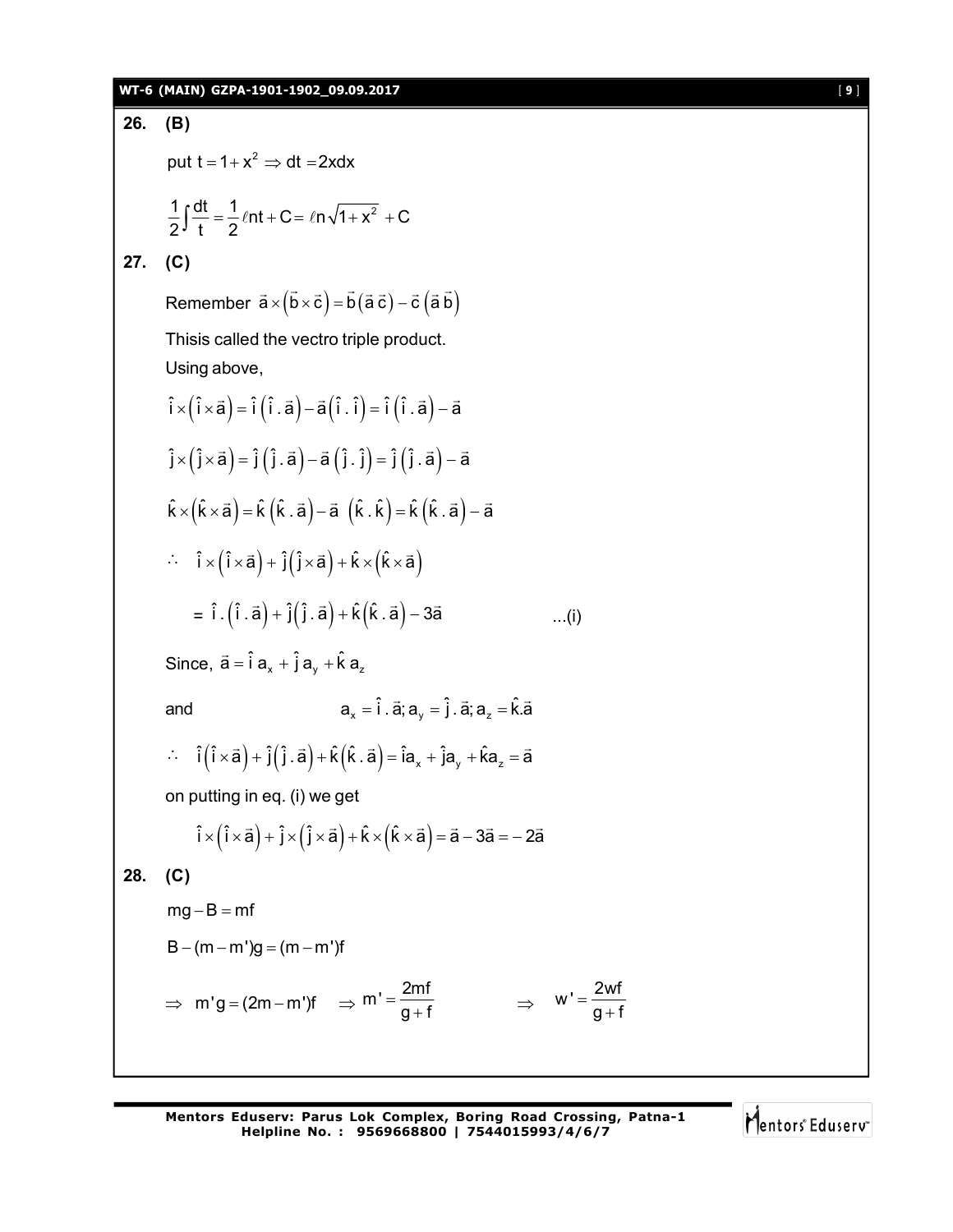| [10] |                                                                                             |                  | WT-6 (MAIN) GZPA-1901-1902_09.09.2017                                                                                                                                                                  |
|------|---------------------------------------------------------------------------------------------|------------------|--------------------------------------------------------------------------------------------------------------------------------------------------------------------------------------------------------|
| 29.  | (D)                                                                                         |                  |                                                                                                                                                                                                        |
|      | cartesian X- and Y-axis.                                                                    |                  | Since pulley is frictionless, same force exists throughout in the flexible cable. Hence force in<br>AD is also 20 KN as shown in figure. Also we have $AC \perp AB$ (see fig.). Selecting AB and AC as |
|      | $\Sigma F_x = 0 \implies F_1 + 20 \sin 30^\circ - 20 \sin 30^\circ = 0$                     |                  | $X_{\nabla}$                                                                                                                                                                                           |
|      | $\therefore$ F <sub>1</sub> = 0                                                             |                  | $60^\circ$<br>$30^\circ$                                                                                                                                                                               |
|      | $\Sigma F_y = 0 \implies -F_2 + 20 \cos 30^\circ + 20 \cos 30^\circ = 0$                    |                  | D                                                                                                                                                                                                      |
|      | $\Rightarrow$ F <sub>2</sub> = 40cos 30° $\approx$ 20 $\sqrt{3}$ kN.                        |                  | 20 KN<br>G                                                                                                                                                                                             |
|      | $\therefore$ F <sub>2</sub> = (20 $\sqrt{3}$ )kN $\approx$ (34.6)kN                         |                  | $W = 20$ KN                                                                                                                                                                                            |
| 30.  | (C)                                                                                         |                  |                                                                                                                                                                                                        |
|      | For 3 M :- for loosing contact $N = 0$                                                      |                  |                                                                                                                                                                                                        |
|      | $T_2 \sin 37^\circ = 3 \text{Mg}$                                                           |                  |                                                                                                                                                                                                        |
|      | $T_2 = 5Mg$                                                                                 | $\dots(i)$       | $T0 \cos 3$                                                                                                                                                                                            |
|      | $F - T_1 = 2Ma$                                                                             | $\dots$ (ii)     | B<br>M<br>2M<br>3M<br>T, cos37                                                                                                                                                                         |
|      | $T_1 - T_2 \cos 37^\circ = 3$ Ma                                                            | $\dots$ (iii)    |                                                                                                                                                                                                        |
|      | $T_2 \cos 37^\circ = Ma$                                                                    | $\dots$ (iv)     |                                                                                                                                                                                                        |
|      | From (i) $&$ (iv)<br>$a = 4g$                                                               |                  |                                                                                                                                                                                                        |
|      | From (ii), (iii) $&$ (iv)                                                                   |                  |                                                                                                                                                                                                        |
|      | $F = 24$ Mg                                                                                 |                  |                                                                                                                                                                                                        |
|      |                                                                                             | <b>CHEMISTRY</b> |                                                                                                                                                                                                        |
| 31.  | (A)                                                                                         |                  |                                                                                                                                                                                                        |
|      |                                                                                             |                  |                                                                                                                                                                                                        |
|      | $\frac{(e/m)_p}{(e/m)_a} = \frac{e/m_p}{2e/4m_p} = \frac{2}{1}$                             |                  |                                                                                                                                                                                                        |
| 32.  | (D)                                                                                         |                  |                                                                                                                                                                                                        |
|      | Charge/mass for n = 0, for $\alpha = \frac{2}{4}$ ,                                         |                  |                                                                                                                                                                                                        |
|      | for $p = \frac{1}{1}$ , for $e^{-} = \frac{1}{1/1837}$                                      |                  |                                                                                                                                                                                                        |
| 33.  | (C)                                                                                         |                  |                                                                                                                                                                                                        |
|      | $\frac{m}{e}$ = 1.5 × 10 <sup>-8</sup> × 10 <sup>+3</sup> = $\frac{m}{1.6 \times 10^{-19}}$ |                  |                                                                                                                                                                                                        |
|      | $m = 2.4 \times 10^{-24}$ g                                                                 |                  |                                                                                                                                                                                                        |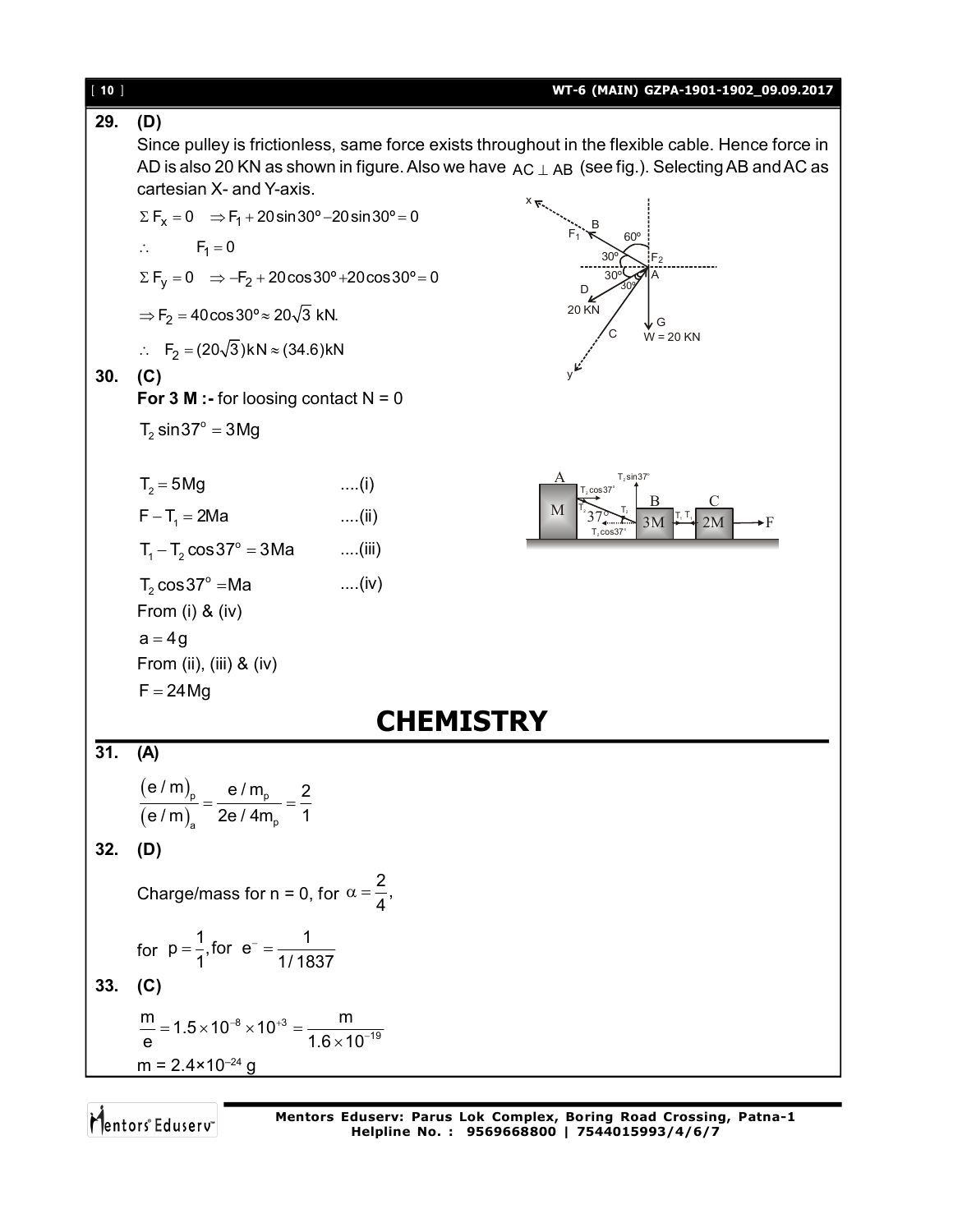# **WT-6 (MAIN) GZPA-1901-1902\_09.09.2017** [ **11** ]

**34. (C) 35. (B)**  $\rm r_{\rm atom} \approx 10^{-10} \rm m$  $r_{\text{nucleus}} \approx 10^{-15} \text{m}$  $(10^{-10})$  $(10^{-15})$ 10  $\big)^3$  $\frac{V_{\text{Atom}}}{V_{\text{Nucleus}}} = \frac{1.7 \text{ m/s} (10^{-15})^3}{4 / 3 \pi (10^{-15})^3} = 10^{15}$  $\frac{V_{\text{Atom}}}{I} = \frac{4/3\pi (10^{-10})^2}{(10^{-10})^3} = 10$  $V_{\tiny \textsf{Nucleus}}{}~~$  4 /  $3\pi(10)$ ÷ ÷  $\pi$  $=$   $\frac{1}{2}$   $\frac{1}{3}$  = 1  $\pi$ **36. (C)** hv = h $v_0$  + KE **37. (C)** Nature of canal rays does not depend on electrode material. **38. (C) 39. (C)** As per Einstein's equation of photoelectric effect, hv = hv $_{0}^{\circ}$ +K.E.  $2 = h v - h v_0$ 0  $\frac{1}{2}$ mv<sup>2</sup> = hv – hv<sub>0</sub> =  $\frac{hc}{2}$  –  $\frac{hc}{2}$ 2  $\therefore$   $\frac{1}{2}mv^2 = hv - hv_0 = \frac{1}{2} - \frac{1}{2}$  $\lambda$   $\lambda_0$ 2 0  $v^2 = \frac{2hc}{\lambda} \left( \frac{1}{2} - \frac{1}{2} \right);$ m  $=\frac{2hc}{m}\left(\frac{1}{\lambda}-\frac{1}{\lambda_0}\right);$  $\frac{1}{2}$ 0 0  $v = \frac{2hc}{2}$ m  $\left[2\text{hc}\left(\lambda_0-\lambda\right)\right]^T$  $\Rightarrow$   $V = \left[ \frac{200}{m} \left( \frac{R_0}{\lambda \lambda_0} \right) \right]$ **40. (C)**  $\frac{hc}{\hat{}}$  = 1+ $\phi$  $\lambda$  $3 \times \frac{hc}{\hat{ }} = 4 + \phi$  $\lambda$ from eq. (1) and (2)  $\phi = 0.5$ eV **41. (B)** 1  $-2$ 1  $\frac{1}{2}$  $E = E_1 + E_2$ ;  $\frac{hc}{\lambda} = \frac{hc}{\lambda} + \frac{hc}{\lambda}$  $\lambda$   $\lambda_1$   $\lambda_2$  $1''2$  $1 + \frac{1}{2}$  $\Rightarrow \lambda = \frac{\lambda_1 \lambda_2}{\lambda_1 \lambda_2}$  $\lambda_1 + \lambda_2$ 

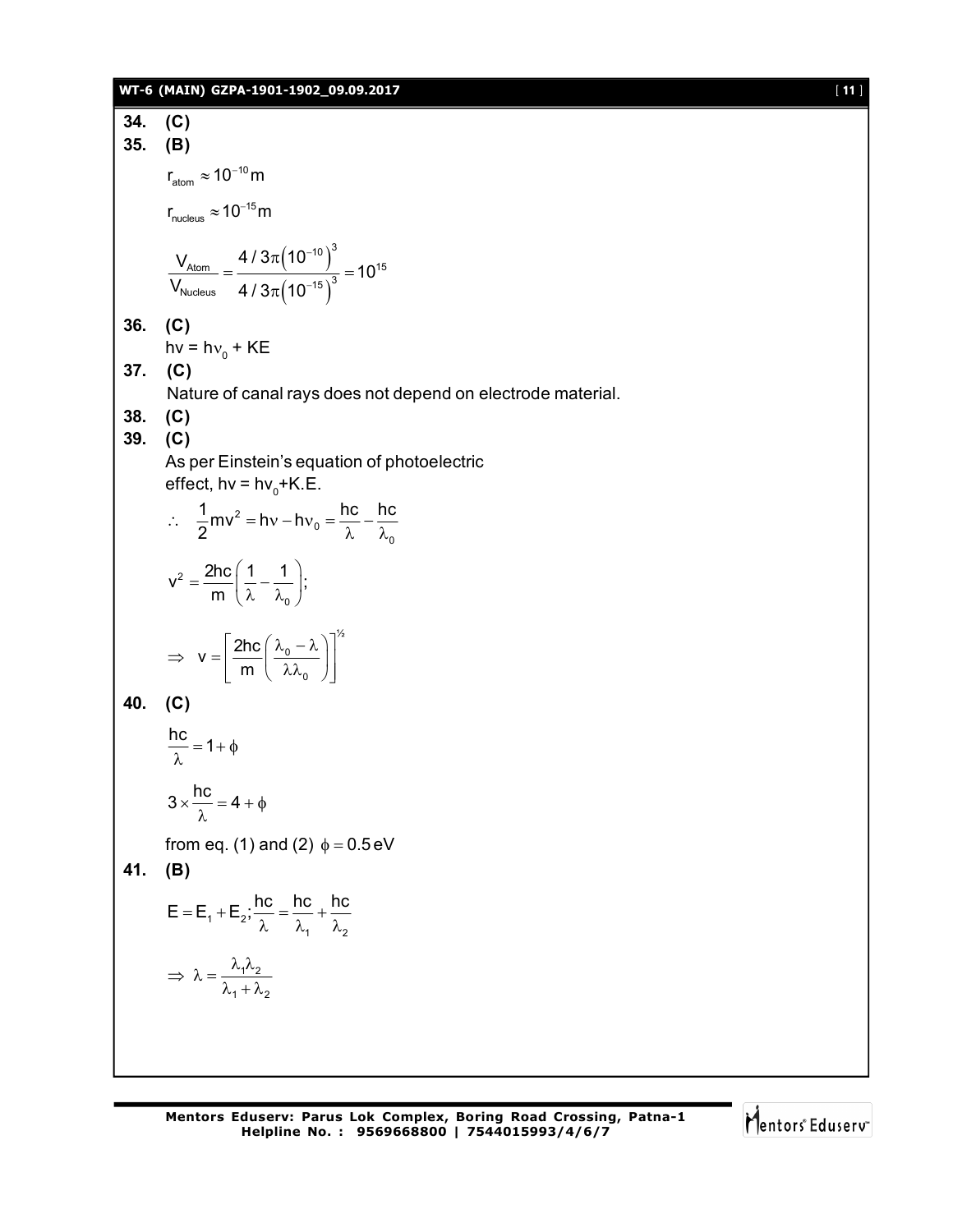| [12] | WT-6 (MAIN) GZPA-1901-1902_09.09.2017                                                                                                                                                                                                                                                |
|------|--------------------------------------------------------------------------------------------------------------------------------------------------------------------------------------------------------------------------------------------------------------------------------------|
| 42.  | (A)                                                                                                                                                                                                                                                                                  |
|      | $4Ca5(PO4)3F + 18SiO2 + 30C \longrightarrow 3P4 + 2CaF2 + 18CaSiO3 + 30CO$                                                                                                                                                                                                           |
|      | 18 mole $SiO2$ gives 3 mole $P4$                                                                                                                                                                                                                                                     |
|      | 0.36 mole SiO <sub>2</sub> will give $=\frac{3}{18} \times 0.36 = 3.33g$                                                                                                                                                                                                             |
| 43.  | (D)<br><b>Absorbed Energy = Emitted Energy</b>                                                                                                                                                                                                                                       |
|      | $\frac{hc}{\lambda} = \frac{hc}{\lambda_1} + \frac{hc}{\lambda_2}$ or, $\frac{1}{\lambda} = \frac{1}{\lambda_1} + \frac{1}{\lambda_2}$                                                                                                                                               |
|      | $\frac{1}{355} = \frac{1}{680} + \frac{1}{\lambda_2}$ $\lambda_2 = 743 \text{ nm}$                                                                                                                                                                                                   |
| 44.  | (A)<br>Apply POAC for Zn<br>1×moles of $ZnS = 1$ ×mol Zn                                                                                                                                                                                                                             |
|      | Moles of ZnS = $\frac{2}{0.8 \times 0.8 \times 1}$ = 3.125 mole                                                                                                                                                                                                                      |
| 45.  | (B)                                                                                                                                                                                                                                                                                  |
|      | $CO2 + 2NaOH \longrightarrow Na2CO3 + H2O$                                                                                                                                                                                                                                           |
| 46.  | $n_{N_A O H} = 1$ ;<br>$\therefore$ CO <sub>2</sub> present in mixture = 0.5 and CO present = 0.3 mole<br>Moles of CO <sub>2</sub> obtained from CO = 0.3, extra moles of NaOH required = $0.3 \times 2 = 0.6$ moles<br>(D)<br>Mass of solution = $100 g$<br>Mass of solute = $56 g$ |
|      | ⇒ moles of solute $\frac{56}{60}$ = 0.93                                                                                                                                                                                                                                             |
|      | Mass of solvent = $44 g$                                                                                                                                                                                                                                                             |
|      | ⇒ moles of solvent = $\frac{44}{18}$ = 2.44                                                                                                                                                                                                                                          |
|      | $X_{\text{solute}} = \frac{0.93}{0.93 + 2.44} = \frac{0.93}{3.37} = 0.276$                                                                                                                                                                                                           |
| 47.  | (A)<br>Millimoles of Pb $(NO_3)_2 = 25 \times 0.15 = 3.75$ m. moles                                                                                                                                                                                                                  |
|      | Millimoles of Al <sub>2</sub> (SO <sub>4</sub> ) <sub>3</sub> = $\frac{1}{3}$ × 3.75 = M × 20                                                                                                                                                                                        |
|      | $M = 0.0625 = 6.25 \times 10^{-2} M$                                                                                                                                                                                                                                                 |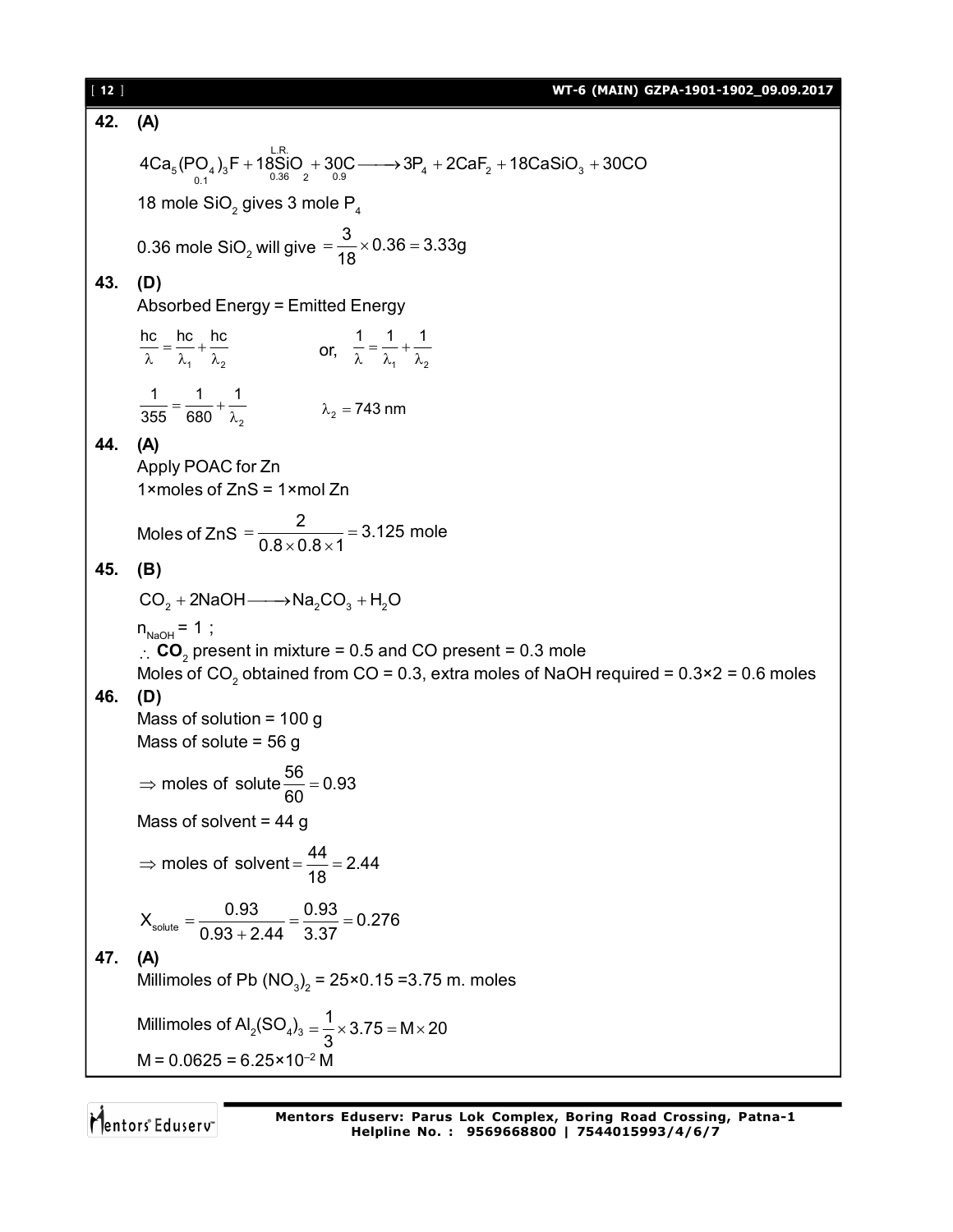# **WT-6 (MAIN) GZPA-1901-1902\_09.09.2017** [ **13** ]

| 48.     | (B)                                                                                          |
|---------|----------------------------------------------------------------------------------------------|
|         | m-moles of $HNO3$ required = 250×1.2= 300<br>100 g solution contains 63g HNO <sub>3</sub> or |
|         | $\frac{100}{14}$ mL solution contain 1 mole HNO <sub>3</sub>                                 |
|         | $\therefore$ molarity of HNO <sub>3</sub> solution                                           |
|         | $=\frac{1000}{100} \times 1.40 = 14 M$                                                       |
|         | $\therefore$ 14×V=300 or V=21.42 mL                                                          |
| 49.     | (B)<br>50 mL BaCl <sub>2</sub> (aq) solution contain 10.4 g BaCl <sub>2</sub>                |
|         | $\therefore n_{\text{BaCl}_2} = \frac{10.4}{137 + 71} = 0.05$                                |
|         | moles of $H_2SO_4$ in 100 mL $H_2SO_4$ (aq)                                                  |
|         | solution = $\frac{9.8}{98}$ = 0.1                                                            |
|         | $BaCl_2 + H_2SO_4 \longrightarrow BaSO_4 + 2HCl;$<br>moles of HCI formed $= 0.1$             |
|         | $\left[CI^{-}\right] = \frac{0.1 \times 1000}{50 + 100} = 0.666$ M                           |
| 50.     | (C)                                                                                          |
|         | $H_2O + SO_3 \rightarrow H_2SO_4$                                                            |
|         | 100 <sub>g</sub>                                                                             |
|         | H <sub>2</sub> O required is $\frac{100}{80} \times 18 = 22.5$                               |
| 51.     | Maximum limiting labelling is 122.5 %<br>(B)                                                 |
|         | $E_n = \frac{-1E}{n^2}$                                                                      |
|         | $\Delta E = E_2 - E_1 = \frac{-13.6}{2^2} - \left( \frac{-13.6}{12} \right)$                 |
|         | $=10.2$ eV                                                                                   |
| 52. (D) |                                                                                              |
|         | $M = \frac{55 \times 0.07 + 20 \times 0.12 + 25 \times 0.15}{0.1} = 0.1$<br>$55 + 20 + 25$   |
|         |                                                                                              |

Mentors<sup>e</sup> Eduserv<sup>-</sup>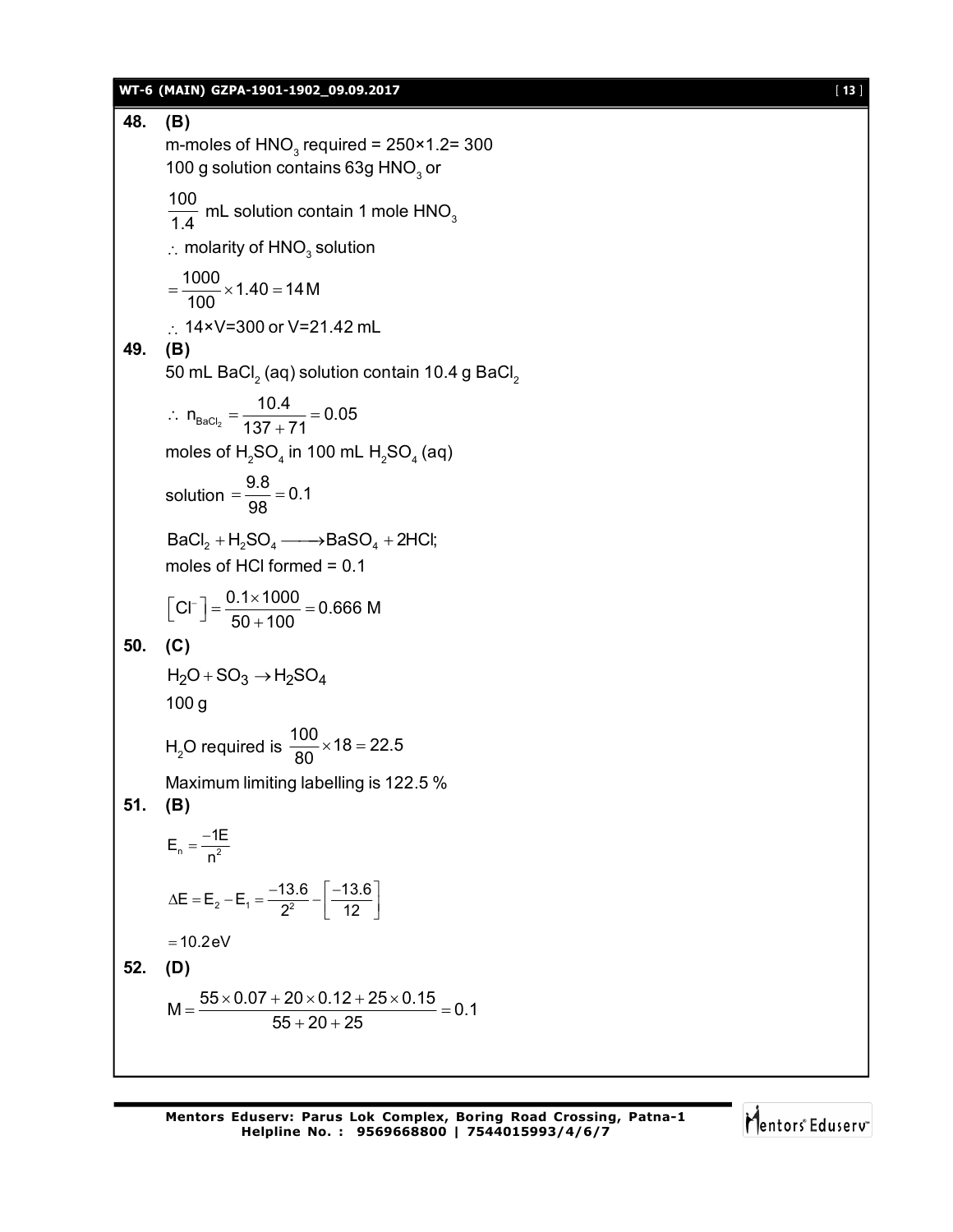#### [ **14** ] **WT-6 (MAIN) GZPA-1901-1902\_09.09.2017**

**53. (C)** Molarity =  $\frac{28}{110}$  = 2.5M 11.2  $=\frac{20}{110}=2$ 1000 mL of solution contains 2.5 moles  $H_2O_2$ molality, m =  $\frac{2.5}{1050 \text{ m/s}} \times 1000 = 2.15 \text{ m}$  $1250 - 85$  $=\frac{2.6}{1050} \times 1000 = 2$ -**54. (B)** (i) Mass of NaOH =  $50 \times \frac{40}{100} = 20g$ 100  $= 50 \times \frac{10}{100} = 2$ (ii)  $\stackrel{\mathsf{W}}{=}$ NaOH  $\rightarrow$  50g NaOH in 100mL v  $\rightarrow$ So, in 50 mL, mass of NaOH will be = 25 g (iii) 50g of 15 M NaOH ( $d = 1$ g/mL) 15 M NaOH  $\rightarrow$  15 moles NaOH in 1000 mL solution Mass of solution =  $1000 \times 1 = 1000$  g Mass of NaOH = $15 \times 40 = 600$  g in 1000 g solution mass of NaOH = 600 g So, in 50g solution, mass of NaOH =  $\frac{600}{4000} \times 50 = 30$ g 1000  $=\frac{388}{1000} \times 50 = 3$ Order (iii)  $>$  (ii)  $>$  (i) **55. (B)**  $2^{\prime}$   $\sim$   $6^{\prime}$ B  $H_2PtCl_6 \longrightarrow Pt; \frac{12}{11 \cdot 11 \cdot 11} = \frac{5}{121}$  $M_B + 410$  195  $\longrightarrow$ Pt; $\frac{1}{\sqrt{1.1+10}}$  $+$ **56. (D)** Velocity of (+)vely charge particle is set according to requirement of experiment it is not a part of conclusion of Rutherford. **57. (A)** Let the number of moles of BaO be *x*.  $\therefore$  Moles of CaO =  $(0.125 - x)$  mol Mass of BaO = *x* × 153 g Mass of CaO = (0.125 – *x*)56 g  $153x + (0.125 - x)56 = 10$ *x* = 3  $\frac{6}{97}$  = 0.0309. ∴ mass of BaO = 0.0309  $\times$  153 = 4.73 g % BaO = **47.3%**. **58. (B) 59. (A)**  $CaCO<sub>3</sub> \longrightarrow CaO + CO<sub>2</sub>(X)$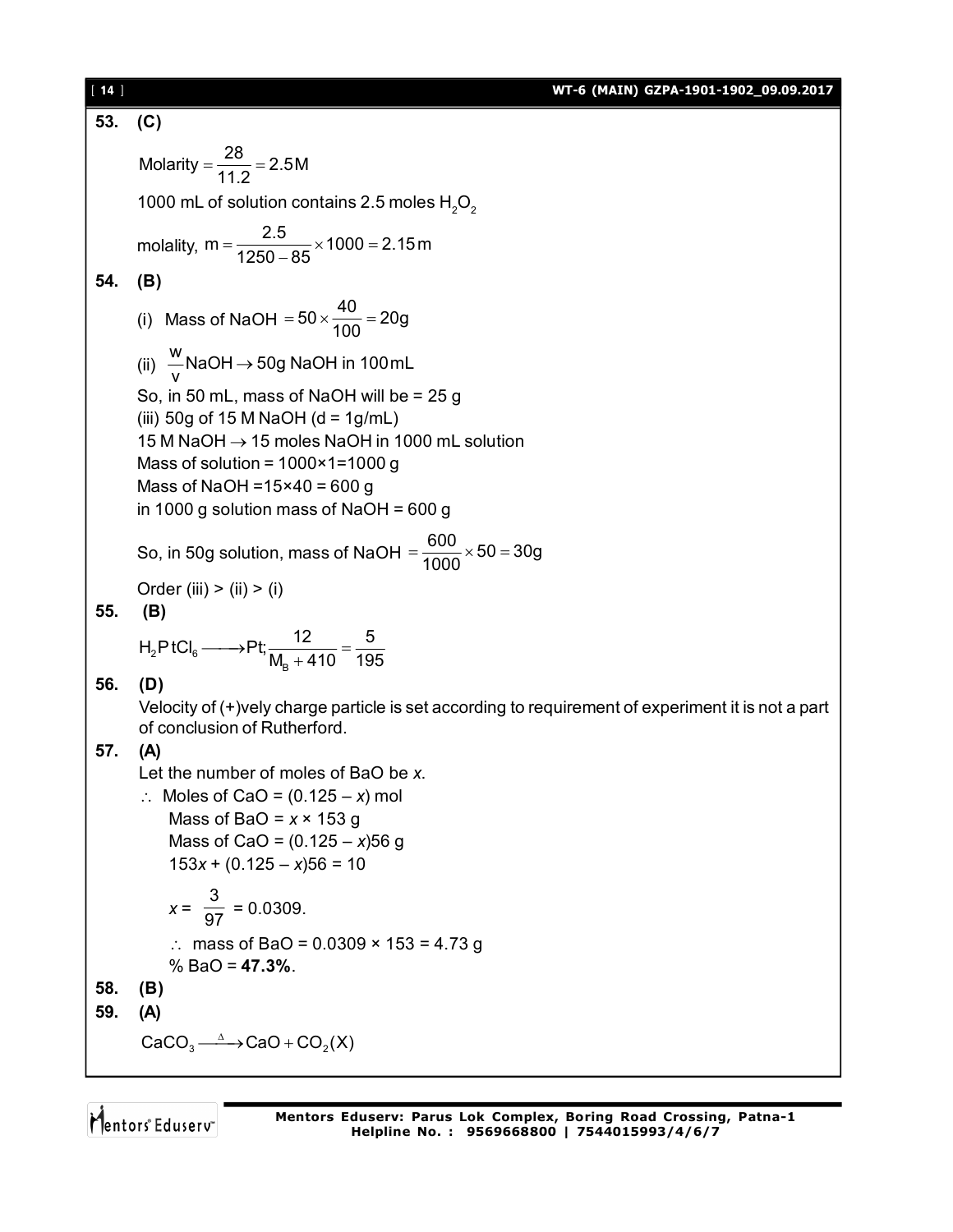# **WT-6 (MAIN) GZPA-1901-1902\_09.09.2017** [ **15** ]

So,  $X$  is  $CO<sub>2</sub>$  $\text{Na}_2\text{CO}_3 + \text{H}_2\text{O} + \text{CO}_2 \rightarrow 2\text{NaHCO}_3$ moles of CaCO<sub>3</sub> =  $\frac{10}{100}$  $=\frac{10}{100}$  = moles of CO<sub>2</sub> mole of  $\mathsf{Na}_2\mathsf{CO}_3^-$  = 1 mole So, moles of NaHCO $_3$  formed according to the moles of CO $_2$ , which is limiting reagent so moles of  $\mathsf{NaHCO}_3$  formed will be (0.2) mole. **60. (B)**  $N_2O_5$  +  $H_2O \rightarrow 2HNO_3$ 27 gm 0.25 mole 0.25 mole 4.5 gm  $27 + 23 = 50$  g mixture gives 54.5 g HNO<sub>3</sub> 100 g mixture gives 109 g  $HNO<sub>3</sub>$ **MATHEMATICS 61. (B)**  $|x^2-2x|$  +  $|x-2|$  =  $|x^2-x-2|$  $(x^2 - 2x)(x - 2) \ge 0$  $x(x - 2)^2 \ge 0$  $x \in [0, \infty)$ **62. (A)**  $3 < |x - 1| < 5$   $\Rightarrow x \in (-4, -2) \cup (4, 6)$ **63. (A)** It is obvious **64. (A)** We have  $\left(\log_\mathrm{9} \mathrm{x}\right)^2$  $log_9 x)^2 - \frac{1}{2}$ 9  $log_9 x + 5 = \frac{1}{2}$ 3 Put log $_9$  x = y  $\Rightarrow$  y<sup>2</sup> –  $\frac{1}{2}$ 9  $y + 5 = \frac{1}{2}$ 3  $\therefore$  2y<sup>2</sup> – 9y + 10 = 3  $\implies$  2y<sup>2</sup> – 9y + 7 = 0 :.  $(2y - 7) (y - 1) = 0$  $\Rightarrow$  y =  $\frac{1}{2}$ 7 , 1

 $\therefore$  Either log<sub>9</sub>x = 1 or log<sub>9</sub> x =  $\frac{1}{2}$ 7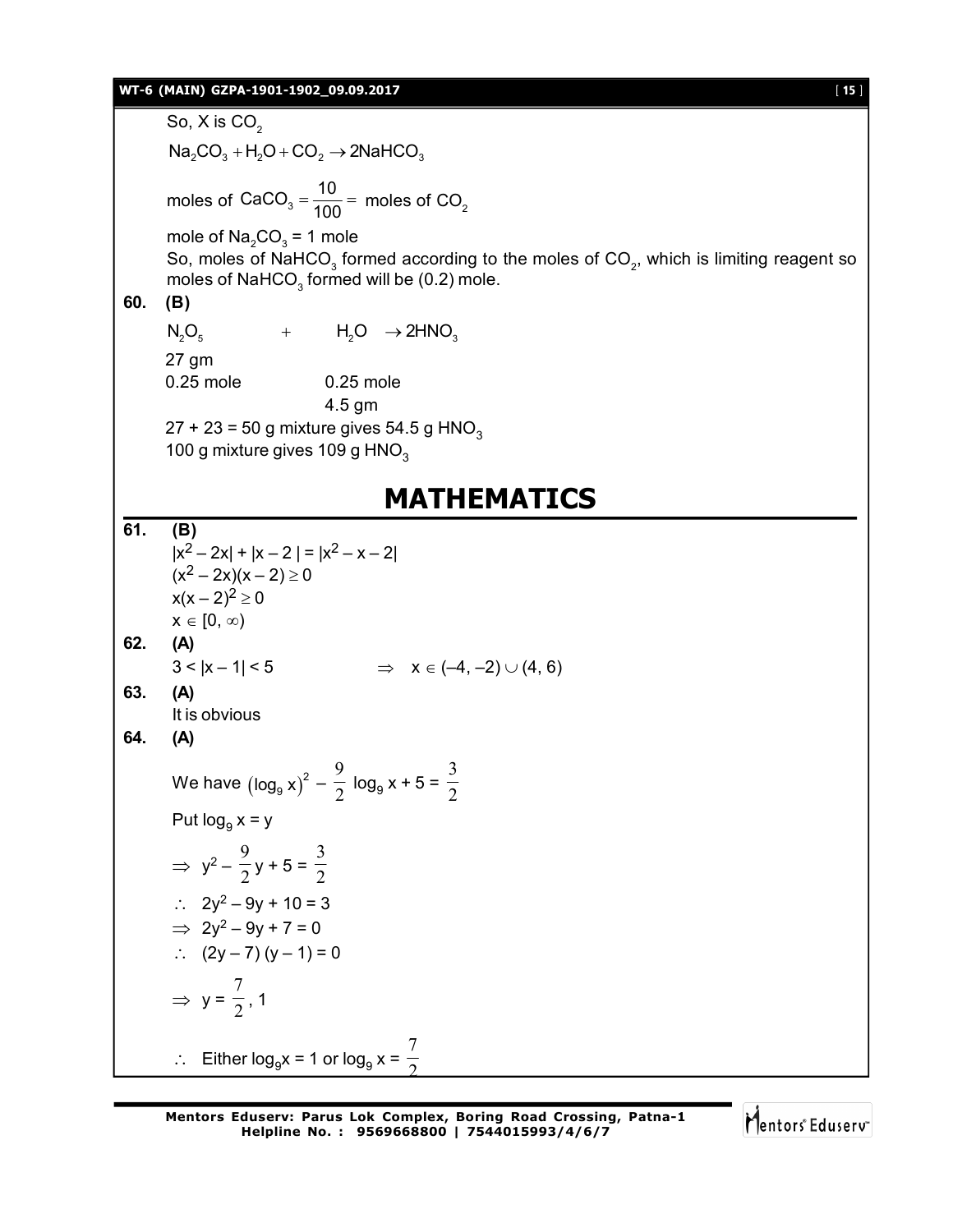[ **16** ] **WT-6 (MAIN) GZPA-1901-1902\_09.09.2017**

 $\Rightarrow$  Either x = 9 or x = 9<sup>7/2</sup> = 3<sup>7</sup> ∴ Sum of all solutions =  $9 + 2187 = 2196$  Ans. ] **65. (D)**  $b = a^{3/2}$  and  $d = c^{5/4}$ let  $a = x^2$  and  $c = y^4$ ,  $x, y \in N$ b =  $x^3$  ; d =  $y^5$ qiven  $a - c = 9$  $x^2 - y^4 = 9$  $(x - y^2)(x + y^2) = 9$ ; Hence  $x - y^2 = 1$  and  $x + y^2 = 9$ (no other combination in the set of + ve integers will be possible)  $x = 5$  and  $y = 2$ :.  $b - d = x^3 - y^5 = 125 - 32 = 93$  Ans.] **66. (C)** Let  $log_{10}x = a$ ;  $log_{10}y = b$  and  $log_{10}z = c$ Here  $xyz = 10^{81}$  $\Rightarrow$  log<sub>10</sub>x + log<sub>10</sub>y + log<sub>10</sub>z = 81 i.e.  $a + b + c = 81$  ....(1) Also  $a(b + c) + bc = 468$  $ab + bc + ca = 468$ ....(2) Nowa<sup>2</sup> + b<sup>2</sup> + c<sup>2</sup> = (a + b + c)<sup>2</sup> - 2 $\sum$ ab = (81)<sup>2</sup> - (2)(468) = 6561 - 936 = 5625 **Ans.**] **67. (A)**  $x = \log_{c} ab$  or  $x + 1 = \log_{c} ab + \log_{c} c = \log_{c} abc$  $\therefore$  x + 1 = log<sub>c</sub>abc |||ly y + 1 = log<sub>a</sub>abc and z + 1 = log<sub>b</sub>abc  $\therefore \quad \frac{x+1}{x+1} + \frac{1}{y+1} + \frac{1}{z+1}$ 1  $y+1$ 1  $x + 1$ 1  $^{+}$  $+$  $\ddot{}$  $\ddag$  $\frac{1}{x+1} + \frac{1}{y+1} + \frac{1}{z+1} = \log_{abc} c + \log_{abc} a + \log_{abc} b = \log_{abc} abc = 1$ or  $(x + 1)(y + 1) + (y + 1)(z + 1) + (z + 1)(x + 1) = (x + 1)(y + 1)(z + 1)$  $\therefore$  on simplifying, we get  $(xyz - x - y - z) = 2$  **Ans.**] **68. (B)**  $log_{3x}45 = log_{4x} 40\sqrt{3} = t$  (let)  $\implies$  45 = (3x)<sup>t</sup> ......(1) and  $40\sqrt{3} = (4x)^t$  ......(2) From (1) and (2), we get 45  $(3)^{t}$ 40√3 (4  $=\left(\frac{3}{4}\right)^{1} \Rightarrow t = \frac{3}{2}$ 2 45 9  $3\sqrt{3}$   $(3)^{3/2}$  $\left(\frac{45}{40\sqrt{3}} = \frac{9}{8\sqrt{3}} = \frac{3\sqrt{3}}{8} = \left(\frac{3}{4}\right)^{3/2}\right)$  $\therefore$  From (1), we get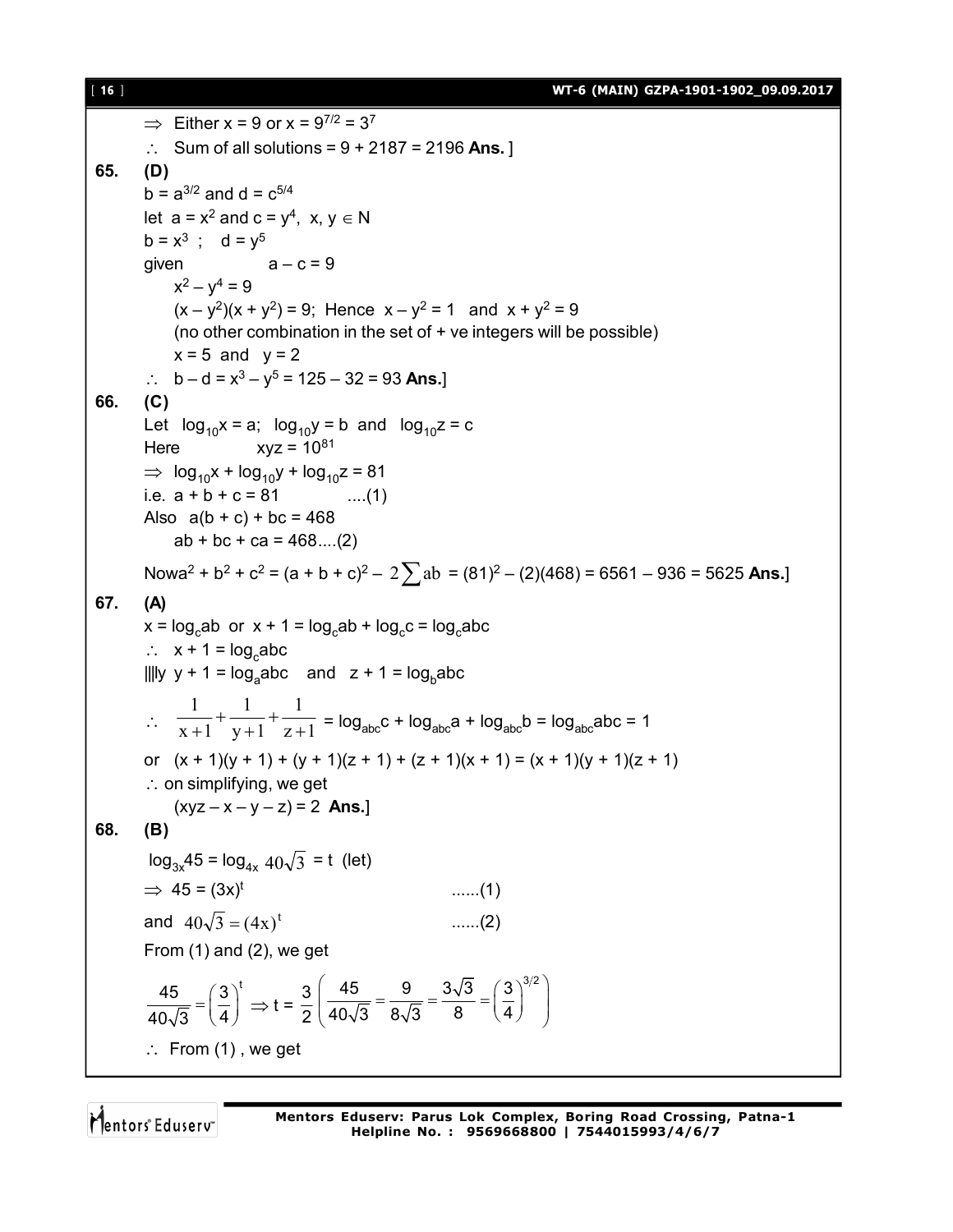$45 = (3x)^{3/2} \Rightarrow x^3 = 75$ 

 $x =$ 

 $x =$ 

On adding and subtracting

[Alternate : Or put  $\theta = \frac{4}{4}$ 

C = 4  $log_{10}b = 2\pi r$ 

 $3 - \cos 4\theta + 4 \sin 2$ 2  $-\cos 4\theta$  + 4 sin 2 $\theta$ 

Hence characteristic of  $x^3$  on base 7 is 2.

 $4(1 + \sin 2\theta) - (1 + \cos 4\theta)$ 2  $+ \sin 2\theta$ ) – (1 +  $\cos 4\theta$ )

 $\pi$ 

 $; y =$ 

and verify ]

 $; y =$ 

**WT-6 (MAIN) GZPA-1901-1902\_09.09.2017** [ **17** ]  $3 - \cos 4\theta - 4\sin 2$ 2  $-\cos{4\theta} - 4\sin{2\theta}$  $4(1-\sin2\theta) - (1+\cos4\theta)$ 2  $-\sin 2\theta$ ) $-(1+\cos 4\theta)$  $x = 2 (1 + \sin 2\theta) - \cos^2 2\theta$  ;  $y = 2 (1 - \sin 2\theta) - \cos^2 2\theta$  $x = 1 + 2 \sin 2\theta + \sin^2 2\theta$  ;  $y = 1 - 2 \sin 2\theta + \sin^2 2\theta$  $x = (1 + \sin 2\theta)^2$   $\qquad y = (1 - \sin 2\theta)^2 \Rightarrow \sqrt{x} + \sqrt{y} = 2$ ∴ 4 log<sub>10</sub>b = 2 $\pi$  · 2 log<sub>10</sub>a (as r = 2 log<sub>10</sub>a)

$$
70. (C)
$$

**69. (D)**

 $\log_{10} a$  $\log_{10} b$ 10  $\frac{10^{6}}{2} = \pi$  $\therefore$   $log_a b = \pi$  **Ans.**] **71. (A)**  $f(x) = 9 \sin^2 x - 16 \cos^2 x - 10(3 \sin x - 4 \cos x) - 10(3 \sin x + 4 \cos x) + 100$  $= 25 \sin^2 x - 60 \sin x + 84$  $= (5 \sin x - 6)^2 + 48$  $\therefore$  f (x)<sub>min</sub> occurs when sin x = 1 minimum value  $= 49$ ] **72. (B)**  $2^{\sin \theta}$  $\Rightarrow$  sin  $\theta > 0$   $\Rightarrow$   $\theta \in 1^{st}$  or 2<sup>nd</sup> quadrant  $3^{\cos\theta}$  $\Rightarrow$  cos  $\theta$  < 0  $\Rightarrow$   $\theta$   $\in$  2<sup>nd</sup> or 3<sup>rd</sup> quadrant hence  $\theta \in 2^{nd}$   $\Rightarrow$  possible answer is (B) **73. (D)** Givenlog $_{\rm 10}$ sin2x  $\left(\frac{\sin 2x}{2}\right) = -1 \Rightarrow \frac{\sin 2x}{2}$  $\frac{1}{2}$  =  $\frac{1}{10}$ 1  $\Rightarrow$  sin 2x =  $\frac{1}{5}$ 1 ....(1)

Alsolog<sub>10</sub>(sin x + cos x) = 
$$
\frac{\log_{10}(\frac{n}{10})}{2}
$$
  $\Rightarrow$  log<sub>10</sub>(sin x + cos x)<sup>2</sup> = log<sub>10</sub>( $\frac{n}{10}$ )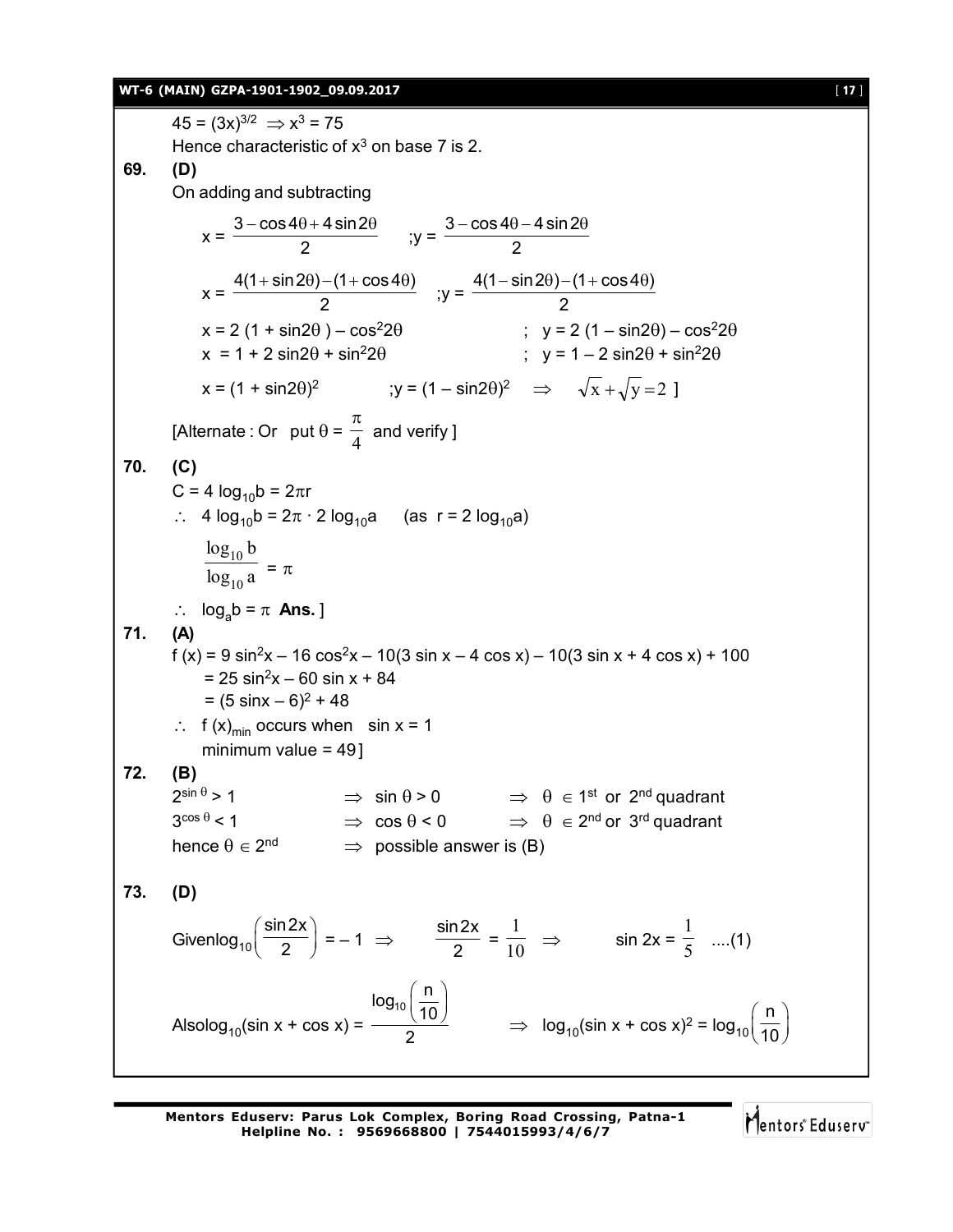[ **18** ] **WT-6 (MAIN) GZPA-1901-1902\_09.09.2017**

⇒ 1 + sin 2x = 
$$
\frac{n}{10}
$$
 ⇒ 1 +  $\frac{1}{5}$  =  $\frac{n}{10}$  ⇒  $\frac{6}{5}$  =  $\frac{n}{10}$  ⇒ n = 12 ⇒ (D)  
\nsin 1 - sin 2  
\n= -2 cos  $\frac{3}{2}$  · sin  $\frac{1}{2}$  < 0  $\frac{1}{\sin 3}$  sin 1 sin 1 sin 2  
\n∴ sin 1 < sin 2  
\n= -2 cos 2 sin 1 > 0 ⇒ sin 1 > sin 3  
\n= -2 cos 2 sin 1 > 0 ⇒ sin 1 > sin 3  
\n  
\n75. (A)  
\n $2^{\log_5 16 \cdot \log_4 x + \log_3 x} = 5^x + x^{\log_3 4 + 5} + x^5 = 0$   
\n $2^{2 \log_5 4 \cdot \log_4 x + \log_2 5} + 5^x + x^{\log_5 4} \cdot x^5 + x^5 = 0$   
\n $2^{2 \log_5 x} \cdot 2^{x \log_2 5} + 5^x + x^{\log_5 6} \cdot x^5 + x^5 = 0$   
\n $(2^{\log_5 x})^2 \cdot 5^x + 5^x + (2^{\log_5 x})^2 \cdot x^5 + x^5 = 0$   
\n $5^x \left[ (2^{\log_5 x})^2 + 1 \right] + x^5 \left[ (2^{\log_5 x})^2 + 1 \right] = 0$   
\n $(5^x + x^5) \left[ (2^{\log_5 x})^2 + 1 \right] = 0$   
\n $5^x + x^5 = 0$   $(2^{\log_5 x})^2 + 1 = 0$   
\nThis possible only when x will be –ve  
\nwhile according to question x ≥ 2  
\n∴ number of values of x = zero 1  
\n  
\n76. (B)  
\n $\tan(A + B + C + D) = \frac{S_1 - S_3}{1 - S_2 + S_4}$  (∴ A + B + C + D = 360°)  
\n $S_1 = S_3$   
\ntanA + tanB + tanC + tanD =  $\prod \tan A(\sum \cot A)$  ⇒ B]  
\n77. (B)  
\n $\log_{abc} \sqrt{bc$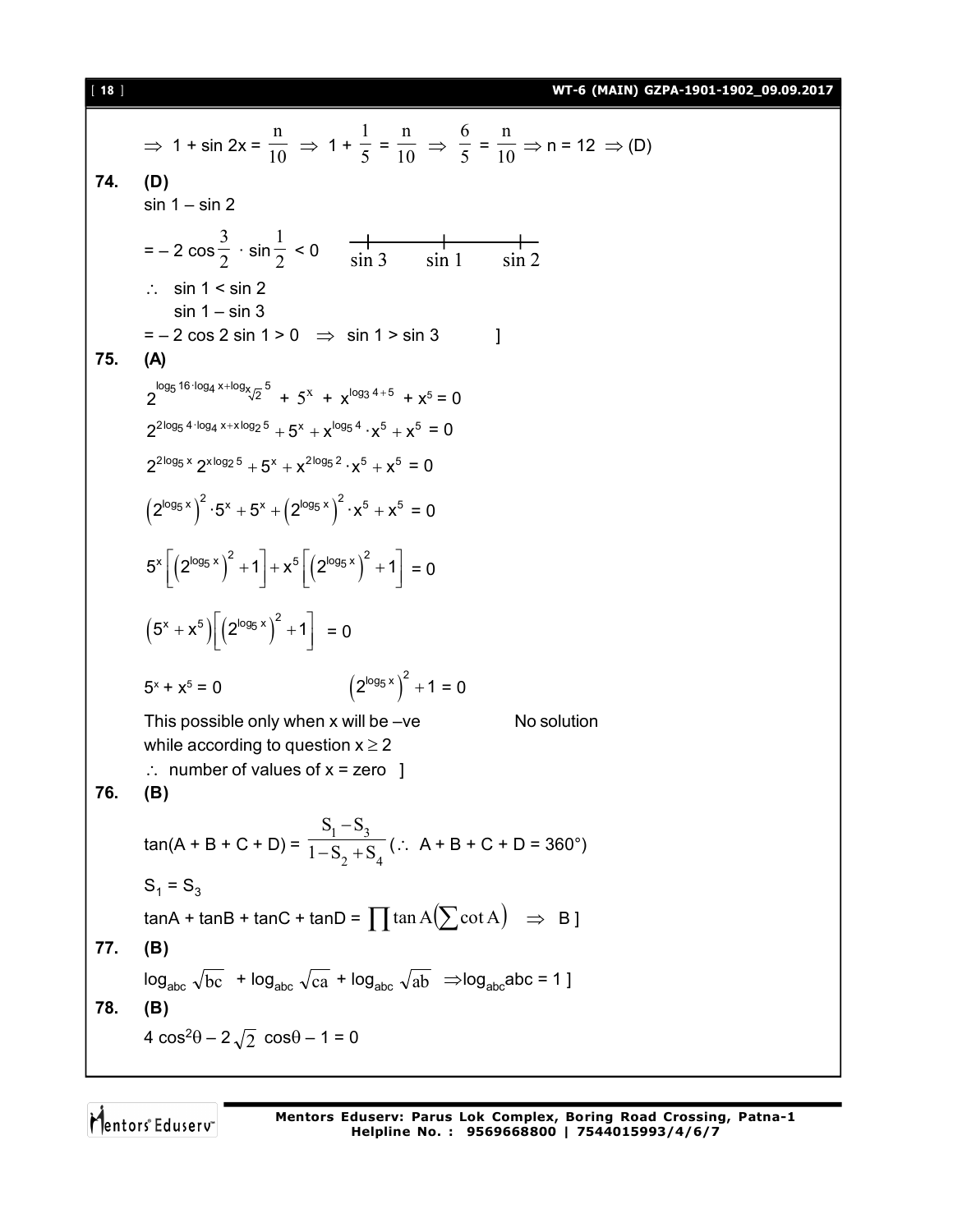### **WT-6 (MAIN) GZPA-1901-1902\_09.09.2017** [ **19** ]

 $\cos\theta = \frac{2\sqrt{2} \pm \sqrt{8} + 16}{2}$ 8  $\frac{\pm\sqrt{8+16}}{2} = \frac{\sqrt{2\pm\sqrt{6}}}{4}$ 4  $\pm$  $\cos \theta =$ 4  $\frac{6+\sqrt{2}}{4}$   $\Rightarrow \theta = \frac{\pi}{42}; 2\pi - \frac{\pi}{42} = \frac{23}{42}$  $12^{7}$  12 12  $\Rightarrow \theta = \frac{\pi}{40}; 2\pi - \frac{\pi}{40} = \frac{23\pi}{40}$  $\cos\theta = -\frac{\sqrt{6}-\sqrt{2}}{4}$ 4  $-\frac{\sqrt{6}-}{4}$  $\cos\theta = \cos(\pi - 5\pi/12)$ ;  $\cos(\pi + 5\pi/12)$  $\theta = 7\pi/12$ ; 17 $\pi/12 \implies$  (B)] **79. (C) It is obvious 80. (D)**  $x^{\log_2 3} = 3^{\log_2 x} = y \implies 6y = 162 \implies y = 27 = 3^{\log_2 x} = 3^3$  $log_2 x = 3 \Rightarrow x = 8$ then  $log_4 8 = 3/2$  Ans ] **81. (A)** 4 cos 10°[cos 120° + cos 20°]  $= -2 \cos 10^{\circ} + 2 \cdot 2 \cos 10^{\circ} \cos 20^{\circ}$  $= -2 \cos 10^{\circ} + 2[\cos 30^{\circ} + \cos 60^{\circ}] = \sqrt{3}$  Ans. **Aliter:** 8cos  $\theta$  cos (60° –  $\theta$ ) cos (60° +  $\theta$ )  $\theta$  = 10° 4 8  $\cos 3\theta = 2\cos 30^\circ = 2 \times$ 2 3  $=$   $\sqrt{3}$ . **Ans.**] **82. (C)** Let  $35 - 3x \ge 0 \Rightarrow 0 \le x \le \frac{12}{3}$ 35  $(x \geq 0, \text{ think!})$  $\Rightarrow$  | 3x – 35 + 3x | = x or | (6x – 35) | = x  $\frac{1}{\sqrt{2}}$ 6 35 3 0  $\frac{35}{2}$ Now if  $x \ge \frac{1}{6}$ 35  $\Rightarrow$  6x – 35 = x $\Rightarrow$  | x = 7 if  $0 \le x < \frac{1}{6}$ 35  $\Rightarrow$  35 – 6x = x  $\Rightarrow$  7x = 35  $\Rightarrow$   $x = 5$ If  $x \geq \frac{5}{3}$ 35  $\Rightarrow$   $| 3x - (3x - 35) | = x \Rightarrow x = | 35 | = 35$  Ans.] Hence  $x \in \{5, 7, 35\} \implies$  sum = 47 Ans.]

Mentors<sup>®</sup> Eduserv<sup>®</sup>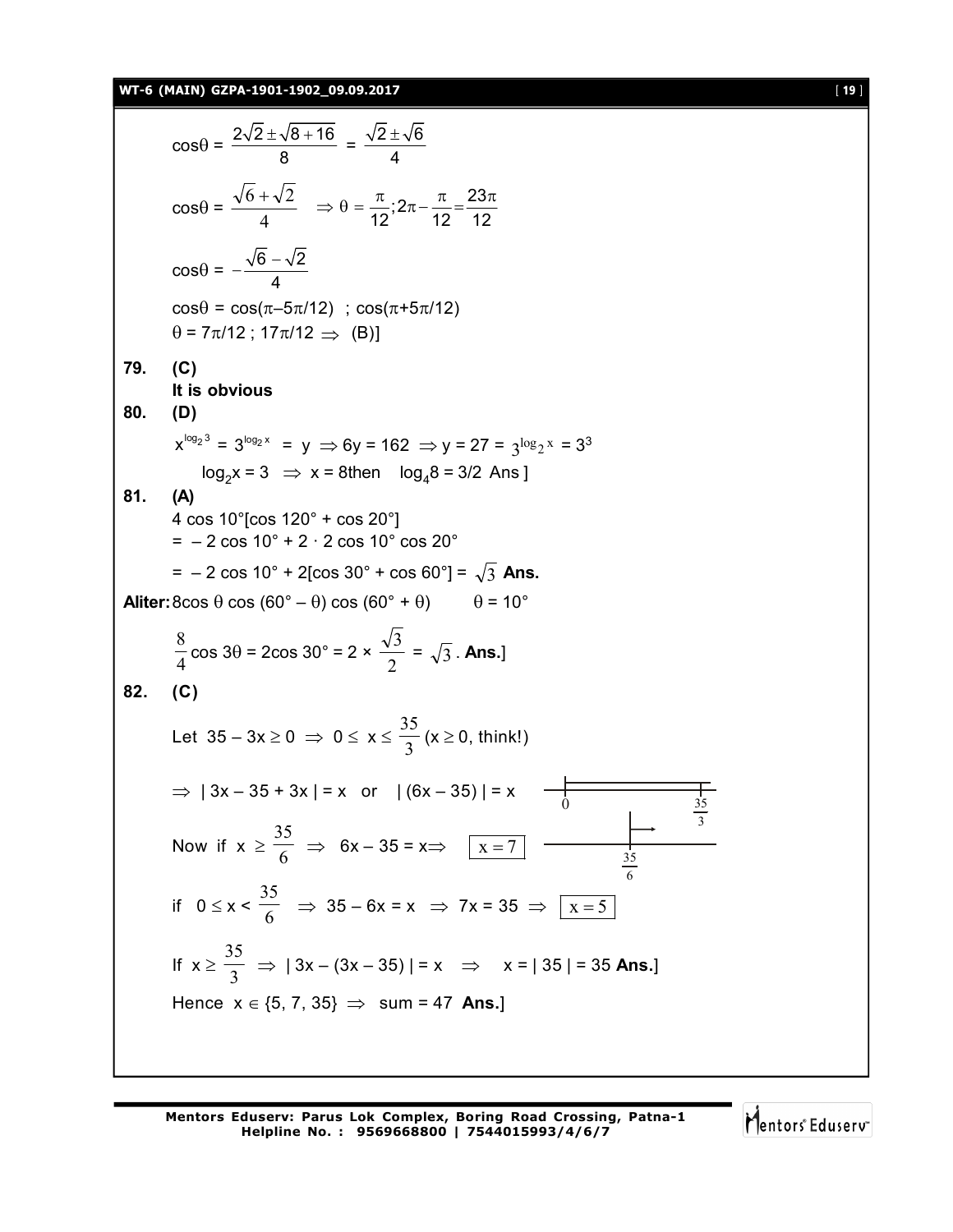[ **20** ] **WT-6 (MAIN) GZPA-1901-1902\_09.09.2017 83. (C)**  $S = \sum (n+10)^2$  $=$  $\sum_{n=1}^{10} (n+10)^2 - n^2 = \sum_{n=1}^{10} (100 + 20n)$  $n = 1$  $=$ 10  $n = 1$  $100+20n$  = 1000 + 20  $\frac{100n}{2}$ J  $\left(\frac{10.11}{2}\right)$  $\setminus$ ſ 2  $20\left(\frac{10\cdot11}{2}\right)$  = 100 (10+11) = 2100 **Ans. Aliter:**10[(11 + 1) + (12 + 2) + (13 + 3) + ....... + (20 + 10)] = 10 (1 + 2 + 3 + ..... + 20)  $= 10 \times \frac{1}{2}$ 20 × (1 + 20) = 10 × 10 × 21 = 2100 **Ans.**] **84. (D)**  $S_n = \frac{1}{2}$ n  $[2b + (n-1)d]$  b = 1<sup>st</sup> term = 1 – ad  $20 = 10$  [2(1 – ad) + 19d]  $2 = 2(1 - ad) + 19d$ 2ad = 19d  $\Rightarrow$  a = 2 19 **Ans.**] **85. (B)** If d is the common difference of the arithmetic progression and r is the common ratio of geometric progression, then  $2 + 9d = 3$  and  $2r^9 = 3 \Rightarrow d = \frac{1}{9}$ 1 and r =  $1/9$ 2 3  $\overline{\phantom{a}}$ J  $\left(\frac{3}{2}\right)$  $\setminus$ ſ So,  $a_7g_{19} = |2+6\times\frac{1}{0}|$  $\bigg)$  $\left(2+6\times\frac{1}{6}\right)$  $\setminus$  $\int 2+6\times$ 9  $2+6\times\frac{1}{9}$  (2 r<sup>18</sup>) =  $\frac{8}{3}\cdot2\cdot\frac{9}{4}$  $\cdot 2 \cdot \frac{9}{4}$ 3 8 = 12 Nowa<sub>19</sub> g<sub>28</sub> =  $\left(2+18\times\frac{1}{9}\right)$  $\left(2+18\times\frac{1}{2}\right)$  $\setminus$  $\left(2+18\times\right)$ 9  $2+18\times\frac{1}{2}$  (2 r<sup>27</sup>) = 27 Hence,(a<sub>7</sub> a<sub>19</sub> + a<sub>19</sub> g<sub>28</sub>) = 12 + 27 = 39. **Ans.**] **86. (A)** It is obvious **87. (D)** Let  $\, {\mathsf d}_1 \,$  be the common difference, so,  $S_1 = a = T_1$  $S_2 = 4a +$ d  $\frac{1}{2} \Rightarrow T_1 + T_2 = 4a +$ d 2  $\Rightarrow$  T<sub>2</sub> = 3a + d  $\frac{1}{2}$  = a + d<sub>1</sub>  $\Rightarrow$  d<sub>1</sub> = T<sub>2</sub> – T<sub>1</sub> = 2a + d 2 **Ans.**] **88. (C)**